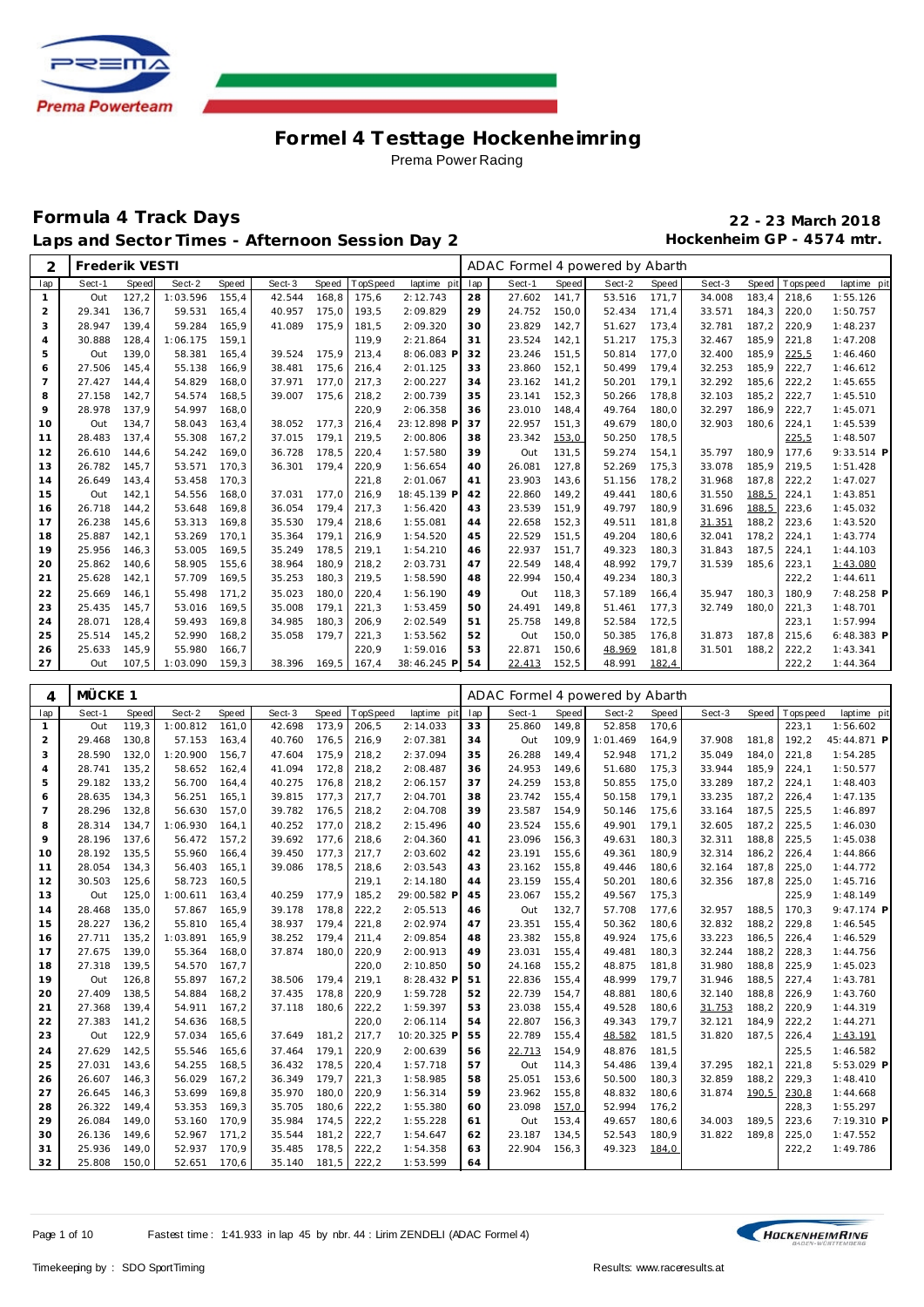

#### **Formula 4 Track Days 22 - 23 March 2018** Laps and Sector Times - Afternoon Session Day 2 **Hockenheim GP** - 4574 mtr.

| 5        |                    |                | Gianluca PETECOF |                | ADAC Formel 4 powered by Abarth<br>TopSpeed<br>lap<br>Sect-1<br><b>Speed</b><br>Sect-2<br><b>Speed</b><br>Sect-3<br><b>Speed</b><br>Sect-3<br>Speed<br>laptime pit<br>T ops pee d |                |                |                         |          |                                 |                |                  |                |                  |                |                |                      |
|----------|--------------------|----------------|------------------|----------------|-----------------------------------------------------------------------------------------------------------------------------------------------------------------------------------|----------------|----------------|-------------------------|----------|---------------------------------|----------------|------------------|----------------|------------------|----------------|----------------|----------------------|
| lap      | Sect-1             | <b>Speed</b>   | Sect-2           | <b>Speed</b>   |                                                                                                                                                                                   |                |                |                         |          |                                 |                |                  |                |                  |                |                | laptime pit          |
| 1        | Out                | 92,6           | 1:09.342         | 125,4          | 45.780                                                                                                                                                                            | 160,0          | 159,8          | 2:35.800                | 37       | 25.537                          | 145,0          | 53.059           | 170,1          | 34.659           | 180,0          | 220,9          | 1:53.255             |
| 2        | 31.757             | 126,6          | 1:06.227         | 152,1          | 42.448                                                                                                                                                                            | 164,6          | 152,8          | 2:20.432                | 38       | 25.501                          | 145,9          | 53.122           | 171,4          | 34.977           | 177,9          | 220,4          | 1:53.600             |
| 3        | 28.930             | 114.6          | 1:01.336         | 161,7          | 40.688                                                                                                                                                                            | 175,0          | 174,5          | 2:10.954                | 39       | 25.735                          | 140,4          | 53.488           | 170,9          | 35.253           | 177,6          | 220,0          | 1:54.476             |
| 4        | 28.018             | 140,4          | 56.150           | 165,1          | 39.917                                                                                                                                                                            | 172,0          | 217,3          | 2:04.085                | 40       | 26.353                          | 144,4          | 1:07.073         | 104,1          | 42.919           | 179,7          | 220,0          | 2:16.345             |
| 5        | 28.780             | 142,3          | 55.677           | 166,9          | 39.323                                                                                                                                                                            | 175,3          | 216,9          | 2:03.780                | 41       | 25.698                          | 145,0          | 53.199           | 157,7          |                  |                | 221,3          | 1:55.258             |
| 6        | 27.652             | 142,9          | 55.356           | 164,6          | 39.191                                                                                                                                                                            | 176,5          | 217,3          | 2:02.199                | 42       | Out                             | 114,0          | 1:02.663         | 143,0          | 39.446           | 162,2          | 175,9          | 12:31.946 P          |
| 7        | 27.771             | 144,2          | 55.348           | 167,2          | 38.762                                                                                                                                                                            | 176,5          | 218,2          | 2:01.881                | 43       | 26.975                          | 148,8          | 57.244           | 155,4          | 35.285           | 172,0          | 184,3          | 1:59.504             |
| 8        | 27.304             | 144,6          | 54.956           | 167,7          | 38.612                                                                                                                                                                            | 177,3          | 218,6          | 2:00.872                | 44       | 25.289                          | 149,8          | 53.258           | 174,8          | 33.689           | 183,7          | 220,9          | 1:52.236             |
| 9        | 27.253             | 144,6          | 58.065           | 165,4          | 39.056                                                                                                                                                                            | 176,5          | 218,6          | 2:04.374                | 45       | 24.511                          | 147,5          | 52.299           | 174,8          | 33.159           | 184,0          | 220,9          | 1:49.969             |
| 10       | 27.642             | 144,6          | 55.369           | 166,7          | 38.677                                                                                                                                                                            | 176,8          | 223,1          | 2:01.688                | 46       | 24.293                          | 151,9          | 52.045           | 175,9          | 32.795           | 182,4          | 220,9          | 1:49.133             |
| 11       | 28.021             | 143,4          | 55.547           | 165,4          | 38.737                                                                                                                                                                            | 177,0          | 219,1          | 2:02.305                | 47       | 23.988                          | 149,2          | 51.735           | 175,6          | 32.843           | 181,5          | 221,3          | 1:48.566             |
| 12       | 27.349             | 145,4          | 54.913           | 167,4          | 38.387                                                                                                                                                                            | 177,0          | 219,1          | 2:00.649                | 48       | 23.801                          | 138,3          | 51.982           | 175,0          | 32.670           | 184,0          | 220,9          | 1:48.453             |
| 13       | 27.133             | 130,6          | 56.294           | 164,9          |                                                                                                                                                                                   |                | 216,9          | 2:03.492                | 49       | 23.856                          | 147,5          | 51.807           | 172,5          | 32.902           | 182,4          | <u>223,1</u>   | 1:48.565             |
| 14       | Out                | 134,7          | 57.347           | 165,9          | 38.429                                                                                                                                                                            | 175,9          | 200,0          | 13:15.797 F             | 50       | 23.560                          | 149,6          | 51.306           | 175,3          | 32.456           | 183,7          | 221,3          | 1:47.322             |
| 15       | 27.024             | 144.8          | 54.844           | 166,9          | 38.204                                                                                                                                                                            | 177,6          | 220,0          | 2:00.072                | 51       | 23.230                          | 149,8          | 52.055           | 174,8          | 32.712           | 185,6          | 222,7          | 1:47.997             |
| 16       | 27.091             | 145,0          | 54.512           | 167,2          | 37.965                                                                                                                                                                            | 175,6          | 221,3          | 1:59.568                | 52       | 23.741                          | 150,4          | 51.052           | 177,6          |                  |                | 222,2          | 1:50.203             |
| 17       | 26.909             | 144,4          | 54.560           | 168,0          | 38.042                                                                                                                                                                            | 177,0          | 220,0          | 1:59.511                | 53       | Out                             | 127,1          | 57.714           | 158,1          | 37.296           | 166.9          | 182,7          | 11:12.840 P          |
| 18       | 26.840             | 143,8          | 58.529           | 152,8          |                                                                                                                                                                                   |                | 194,6          | 2:06.351                | 54       | 26.064                          | 147,3          | 56.049           | 169,3          | 34.349           | 183,7          | 178,5          | 1:56.462             |
| 19       | Out                | 143,8          | 58.567           | 166,7          | 38.036                                                                                                                                                                            | 177,0          | 193,5          | 6:54.308 F              | 55       | 23.787                          | 146,5          | 51.353           | 178,8          | 32.548           | 184,6          | 220,9          | 1:47.688             |
| 20       | 27.218             | 144,8          | 54.476           | 168,8          | 37.456                                                                                                                                                                            | 176,8          | 219,1          | 1:59.150                | 56       | 22.997                          | 150,2          | 50.146           | 178,8          | 32.045           | 184,3          | 222,7          | 1:45.188             |
| 21       | 26.888             | 145,4          | 54.483           | 167,7          | 37.331                                                                                                                                                                            | 175,3          | 219,5          | 1:58.702                | 57       | 23.039                          | 150,6          | 50.796           | 178,8          | 32.210           | 184,6          | 222,2          | 1:46.045             |
| 22       | 26.600             | 144,8          | 54.342           | 168,8          | 41.016                                                                                                                                                                            | 122,0          | 218,6          | 2:01.958                | 58       | 22.948                          | 151,9          | 49.916           | 179,7          | 32.144           | 184,6          | 220,9          | 1:45.008             |
| 23       | 27.906             | 144,6          | 54.201           | 169,0          |                                                                                                                                                                                   |                | 219,5          | 2:04.429                | 59       | 23.448                          | 152,3          | 49.730           | 179,1          | 32.185           | 184,9          | 221,3          | 1:45.363             |
| 24       | Out                | 135,5          | 56.035           | 168,5          | 37.043                                                                                                                                                                            | 177,3          | 204,2          | 12:01.841 F             | 60       | 23.016                          | 151,7          | 49.707           | 179,1          | 32.094           | 185,2          | 221,8          | 1:44.817             |
| 25       | 26.808             | 145,4          | 54.673           | 168,2          | 36.762                                                                                                                                                                            | 175,3          | 220,0          | 1:58.243                | 61       | 22.894                          | 150,6          | 49.669           | 168,2          | 32.956           | 184,0          | 221,8          | 1:45.519             |
| 26       | 26.555             | 137,4          | 56.043           | 162,9          |                                                                                                                                                                                   |                | 219,1          | 2:07.593                | 62       | 23.053                          | 151,0          | 49.739           | 176,8          | 32.310           | 183,7          | 222,2          | 1:45.102             |
| 27       | Out                | 129,7          | 55.182           | 168,0          | 36.683                                                                                                                                                                            | 176,2          | 217,7          | 6:14.189 P              | 63       | 24.971                          | 136,7          | 52.466           | 171,4          |                  |                | 220,4          | 1:50.335             |
| 28       | 26.498             | 136,2          | 54.296           | 169,0          | 36.101                                                                                                                                                                            | 177,9          | 219,5          | 1:56.895                | 64       | Out<br>27.036                   | 124,7          | 1:00.581         | 150,8          | 37.965<br>34.604 | 138,3          | 144,4          | 10:40.265 P          |
| 29       | 26.446<br>26.951   | 145,9          | 1:00.919         | 162,2          | 36.629                                                                                                                                                                            | 177,3          | 219,5          | 2:03.994                | 65       | 25.790                          | 148,8          | 57.493<br>54.875 | 162,7          |                  | 175,0          | 176,5          | 1:59.133<br>1:54.032 |
| 30<br>31 | 26.051             | 130,4<br>143,0 | 54.723<br>53.757 | 169,8<br>169,5 | 36.503<br>36.033                                                                                                                                                                  | 178,8<br>178,5 | 218,2<br>219,5 | 1:58.177<br>1:55.841    | 66<br>67 | 23.271                          | 116,9<br>149,8 | 49.723           | 169,3<br>180,9 | 33.367<br>31.972 | 185,6<br>187,8 | 181,8<br>222,7 | 1:44.966             |
| 32       | 28.803             | 142,1          | 55.334           | 167,7          |                                                                                                                                                                                   |                | 210,1          | 2:01.702                | 68       | 22.663                          | 151,0          | 49.261           | 181,8          | 31.397           | 185,9          | 222,7          | 1:43.321             |
|          |                    |                |                  |                | 39.097                                                                                                                                                                            |                |                |                         | 69       |                                 |                |                  |                |                  |                |                |                      |
| 33<br>34 | Out<br>26.447      | 134,2<br>139,0 | 58.208<br>53.634 | 112,7<br>170,6 | 34.858                                                                                                                                                                            | 180,6<br>179,7 | 184,3          | 16:57.432 P<br>1:54.939 | 70       | 22.567<br>22.340                | 151,3<br>150,0 | 49.046<br>49.014 | 181,5          | 31.283<br>31.482 | 187,5<br>187,2 | 222,7<br>222,2 | 1:42.896<br>1:42.836 |
| 35       | 25.433             | 143,8          | 52.929           | 172,0          | 38.750                                                                                                                                                                            | 165,1          | 219,1<br>221,3 | 1:57.112                | 71       | 22.475                          | 152,3          | 48.943           | 182,4<br>181,8 |                  |                | 223,1          | 8:33.319             |
| 36       | 25.624             | 148,6          | 52.768           | 170,9          | 34.631                                                                                                                                                                            | 179,4          | 222,2          | 1:53.023                | 72       |                                 |                |                  |                |                  |                |                |                      |
|          |                    |                |                  |                |                                                                                                                                                                                   |                |                |                         |          |                                 |                |                  |                |                  |                |                |                      |
| 6        | MÜCKE <sub>2</sub> |                |                  |                |                                                                                                                                                                                   |                |                |                         |          | ADAC Formel 4 powered by Abarth |                |                  |                |                  |                |                |                      |
|          | Sect-1             | Speed          | Sect-2           | Speed          | Sect-3                                                                                                                                                                            | Speed          | TopSpeed       | laptime pit             | lap      | Sect-1                          | Speed          | Sect-2           | Speed          | Sect-3           |                | Speed Topspeed | laptime pit          |
| lap      |                    |                |                  |                |                                                                                                                                                                                   |                |                |                         |          |                                 |                |                  |                |                  |                |                |                      |

| v              | 1810011122 |              |          |        |        |        |          |             |     | $1.6710111101 + 1.00110101$ by Tibal at |       |          |       |        |       |                   |              |
|----------------|------------|--------------|----------|--------|--------|--------|----------|-------------|-----|-----------------------------------------|-------|----------|-------|--------|-------|-------------------|--------------|
| lap            | Sect-1     | <b>Speed</b> | Sect-2   | Speed  | Sect-3 | Speed  | TopSpeed | laptime pit | lap | Sect-1                                  | Speed | Sect-2   | Speed | Sect-3 |       | Speed   Tops peed | laptime pit  |
|                | Out        | 112,1        | 1:08.407 | 142,5  | 44.538 | 170,1  | 165,1    | 2:24.934    | 20  | 27.730                                  | 132,5 | 56.626   | 162,9 |        |       | 217,7             | 2:13.134     |
| 2              | 30.758     | 128,0        | 59.814   | 159,8  | 42.187 | 172,0  | 208,5    | 2:12.759    | 21  | Out                                     | 126,3 | 59.477   | 156,3 | 39.689 | 175,3 | 205,3             | 6:26.649 P   |
| 3              | 29.534     | 122,4        | 59.749   | 149,0  | 42.528 | 169,0  | 212,6    | 2:11.811    | 22  | 28.182                                  | 134,5 | 56.370   | 163,1 | 38.195 | 176,8 | 216,0             | 2:02.747     |
| $\overline{4}$ | 29.647     | 130,3        | 57.908   | 161,7  | 41.381 | 173,9  | 215,1    | 2:08.936    | 23  | 27.745                                  | 135,2 | 55.263   | 164,9 | 37.359 | 176,5 | 217,3             | 2:00.367     |
| 5              | 30.171     | 125,3        | 58.624   | 163,4  | 41.586 | 173,9  | 213,9    | 2:10.381    | 24  | 27.188                                  | 139,2 | 57.439   | 164,4 | 37.135 | 177,6 | 218,6             | 2:01.762     |
| 6              | 30.063     | 120,7        | 58.506   | 160, 5 | 42.134 | 173,4  | 214,7    | 2:10.703    | 25  | 27.042                                  | 142,7 | 57.236   | 162,4 |        |       | 220,4             | 2:07.250     |
|                | 29.168     | 134,0        | 57.436   | 164,6  | 40.571 | 175,9  | 215,6    | 2:07.175    | 26  | Out                                     | 119,1 | 1:01.202 | 155,8 | 39.727 | 171,2 | 197,8             | $6:24.428$ P |
| 8              | 29.033     | 135,0        | 57.072   | 161,2  | 41.044 | 175,6  | 216,9    | 2:07.149    | 27  | 28.213                                  | 135,8 | 56.985   | 163,1 | 37.875 | 177,0 | 207,7             | 2:03.073     |
| 9              | 28.473     | 136,5        | 57.504   | 161,2  | 40.449 | 175,6  | 216,9    | 2:06.426    | 28  | 27.283                                  | 140,4 | 54.672   | 165,9 | 36.776 | 177,0 | 217,7             | 1:58.731     |
| 10             | 29.487     | 135,3        | 57.456   | 162,4  | 40.317 | 176,2  | 216,9    | 2:07.260    | 29  | 27.201                                  | 136,9 | 55.308   | 165,4 | 36.744 | 177,3 | 218,2             | 1:59.253     |
| 11             | 28.602     | 134,8        | 57.952   | 161,0  | 40.803 | 172,2  | 217,3    | 2:07.357    | 30  | 26.912                                  | 139,9 | 54.574   | 166,4 | 36.413 | 175,3 | 217,7             | 1:57.899     |
| 12             | 29.150     | 131,2        | 57.389   | 158,1  |        |        | 218,2    | 2:14.491    | 31  | 27.028                                  | 141,7 | 55.072   | 166,4 | 37.649 | 177,6 | 218,6             | 1:59.749     |
| 13             | Out        | 73,2         | 1:07.786 | 161,7  | 41.182 | 173.9  | 172,0    | 21:48.218 P | 32  | 26.525                                  | 145,0 | 53.811   | 168,2 | 36.203 | 177,3 | 221,3             | 1:56.539     |
| 14             | 30.265     | 124,9        | 58.174   | 157,2  |        |        | 217,7    | 2:14.243    | 33  | 26.643                                  | 144,0 | 53.669   | 168,0 | 35.738 | 176,5 | 219,5             | 1:56.050     |
| 15             | Out        | 120,8        | 1:00.611 | 161,9  | 40.334 | 175,9  | 199,3    | 7:22.300 P  | 34  | 26.711                                  | 139,2 | 53.874   | 166,9 | 35.325 | 178,2 | 219,1             | 1:55.910     |
| 16             | 29.069     | 130,3        | 58.067   | 163,1  | 39.072 | 176, 2 | 217,7    | 2:06.208    | 35  | 26.407                                  | 142,9 | 53.338   | 169,3 | 35.384 | 179,4 | 218,6             | 1:55.129     |
| 17             | 28.339     | 139,5        | 57.557   | 165,6  | 38.835 | 177,0  | 217,3    | 2:04.731    | 36  | 26.579                                  | 143,4 | 53.996   | 168,0 | 35.304 | 179,4 | 218,6             | 1:55.879     |
| 18             | 28.150     | 134,3        | 57.490   | 163,1  | 38.063 | 177,6  | 215,1    | 2:03.703    | 37  | 26.255                                  | 141,9 | 56.065   | 167,7 |        |       | 218,2             | 2:05.321     |
| 19             | 27.710     | 137,9        | 55.745   | 166,2  | 37.716 | 176,2  | 218,6    | 2:01.171    | 38  |                                         |       |          |       |        |       |                   |              |
|                |            |              |          |        |        |        |          |             |     |                                         |       |          |       |        |       |                   |              |

| 13 <sup>1</sup> | KDC 1        |       |                     |       |                    |                             |                                       |     | ADAC Formel 4 powered by Abarth |       |                           |                             |  |                                                                                                                |
|-----------------|--------------|-------|---------------------|-------|--------------------|-----------------------------|---------------------------------------|-----|---------------------------------|-------|---------------------------|-----------------------------|--|----------------------------------------------------------------------------------------------------------------|
| lap             | Sect-1       | Speed | Sect-2              | Speed |                    |                             | Sect-3 Speed TopSpeed laptime pit lap |     | Sect-1                          | Speed | Sect-2 Speed              |                             |  | Sect-3 Speed Topspeed laptime pit                                                                              |
|                 | Out          |       | 69.8 1:06.298 133.3 |       |                    | 43.293 163.9 184.0 2:16.897 |                                       | 127 |                                 |       | 26.433 142,3 55.653 165,6 | 35.875 178,8 218,2 1:57.961 |  |                                                                                                                |
|                 | 30.740 130.4 |       | 58.479 160,0        |       | 41.410 172,2 213,0 |                             | 2:10.629                              | 28  |                                 |       | 26.637 146.3 55.698 168.0 |                             |  | 35.681 177,3 219,1 1:58.016                                                                                    |
|                 |              |       |                     |       |                    |                             |                                       |     |                                 |       |                           |                             |  | 29.827 134,2 57.603 159,5 40.621 173,4 214,7 2:08.051 29 26.338 145,2 53.580 168,8 35.515 178,5 220,0 1:55.433 |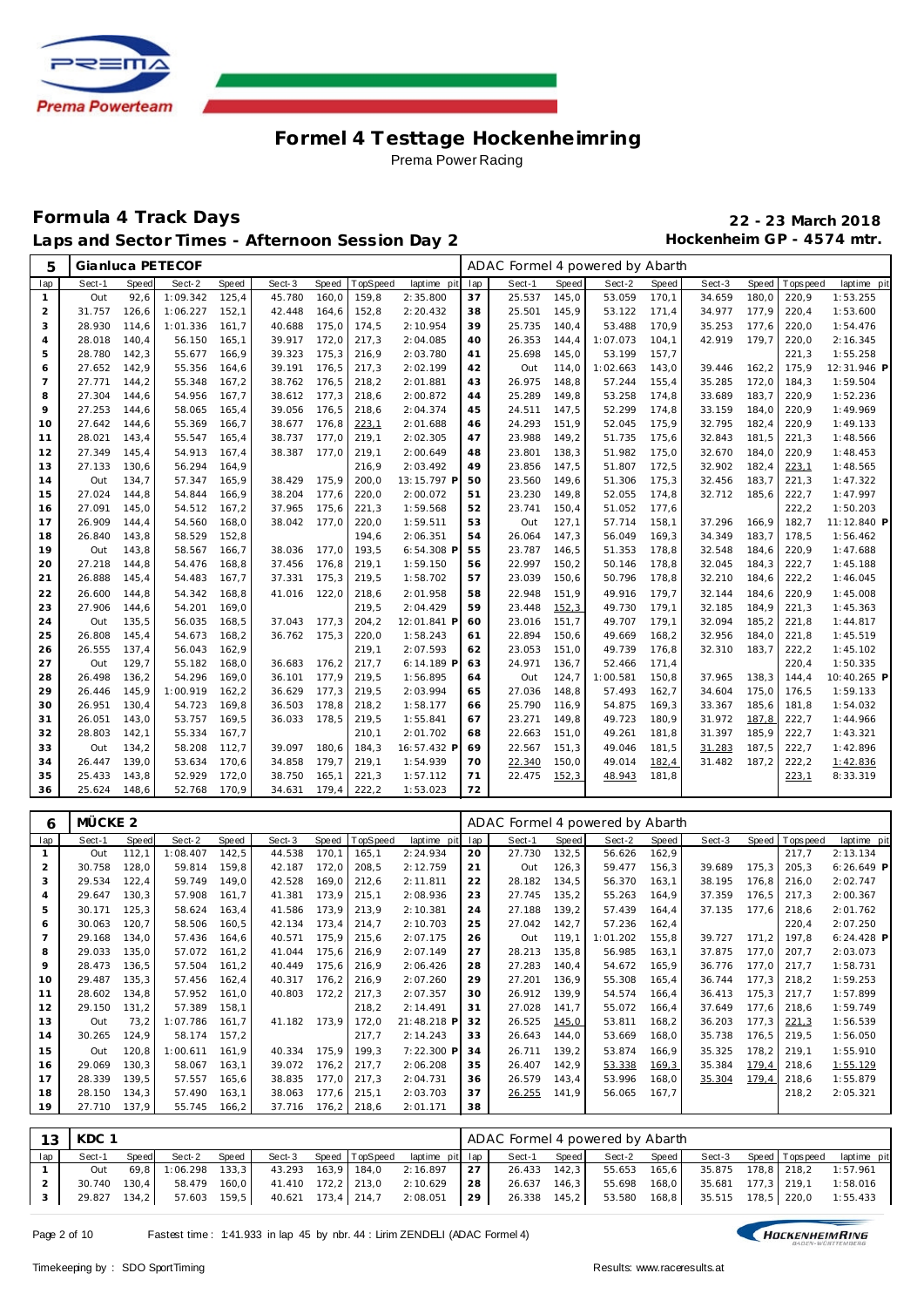

### **Formula 4 Track Days 22 - 23 March 2018**

# Laps and Sector Times - Afternoon Session Day 2 **Hockenheim GP** - 4574 mtr.

| $\overline{4}$ | 28.373 | 129.8 | 59.007   | 156,3 | 41.195 | 174.2 | 216,0 | 2:08.575    | 30 | 25.951 | 146,5 | 1:00.597 | 165,9 | 35.708 | 178.5 | 219.1 | 2:02.256       |
|----------------|--------|-------|----------|-------|--------|-------|-------|-------------|----|--------|-------|----------|-------|--------|-------|-------|----------------|
| 5              | 28.772 | 136.7 | 57.042   | 162.4 | 40.145 | 174.8 | 216,4 | 2:05.959    | 31 | 26.104 | 146.5 | 53.583   | 165,9 | 36.211 | 177.9 | 218.6 | 1:55.898       |
| 6              | 28.075 | 139.9 | 57.199   | 161,0 | 40.065 | 174,8 | 216,9 | 2:05.339    | 32 | 26.207 | 145,6 | 54.243   | 162,4 |        |       | 219,1 | 1:57.655       |
| $\overline{7}$ | 28.576 | 136.0 | 56.858   | 164.1 | 40.049 | 174.8 | 216.4 | 2:05.483    | 33 | Out    | 119.1 | 59.635   | 153,4 | 37.702 | 175.6 | 188.2 | $:04:07.669$ P |
| 8              | 28.394 | 132,8 | 56.900   | 161.9 | 40.189 | 176.5 | 216,4 | 2:05.483    | 34 | 26.586 | 144.8 | 55.482   | 163,4 | 35.785 | 179.7 | 198,5 | 1:57.853       |
| 9              | 27.955 | 136.7 | 56.232   | 166.2 |        |       | 216.4 | 2:05.974    | 35 | 25.322 | 145.6 | 52.000   | 172,0 | 34.394 | 184.0 | 219.1 | 1:51.716       |
| 10             | Out    | 130,1 | 57.157   | 164,6 | 40.261 | 175.0 | 212,6 | 8:18.362 P  | 36 | 24.371 | 152,5 | 50.619   | 175,0 | 33.234 | 184,9 | 220,4 | 1:48.224       |
| 11             | 28.429 | 139.4 | 57.338   | 164.6 | 39.199 | 176.5 | 216.0 | 2:04.966    | 37 | 23.940 | 153.0 | 50.265   | 177.3 | 33.563 | 183.1 | 221.8 | 1:47.768       |
| 12             | 28.956 | 139.0 | 55.877   | 165.1 | 39.074 | 173,6 | 218,2 | 2:03.907    | 38 | 23.735 | 152,1 | 50.776   | 175,6 | 32.882 | 184.0 | 221,3 | 1:47.393       |
| 13             | 27.892 | 140.6 | 57.919   | 163.9 | 39.114 | 176.2 | 219.5 | 2:04.925    | 39 | 23.648 | 151.0 | 50.237   | 174.5 | 32.859 | 184.0 | 222.2 | 1:46.744       |
| 14             | 28.139 | 134,3 | 59.512   | 158.6 |        |       | 215,6 | 2:11.205    | 40 | 23.439 | 153,0 | 49.662   | 179.7 | 32.565 | 184.3 | 221,8 | 1:45.666       |
| 15             | Out    | 130,6 | 57.061   | 164.6 | 39.424 | 176.2 | 215,6 | 7:29.787 P  | 41 | 23.249 | 151,3 | 49.550   | 180,3 | 32.551 | 182,4 | 221,8 | 1:45.350       |
| 16             | 27.990 | 141.4 | 55.906   | 165.1 | 38.590 | 175,9 | 217,7 | 2:02.486    | 42 | 23.203 | 152,8 | 49.552   | 178,5 |        |       | 221,8 | 1:45.477       |
| 17             | 27.606 | 140.6 | 55.437   | 167.7 | 38.036 | 176,5 | 217.3 | 2:01.079    | 43 | Out    | 119,5 | 1:00.494 | 163.6 | 38.055 | 163.4 | 181.5 | 11:25.476 P    |
| 18             | 27.173 | 144,2 | 55.278   | 167.2 | 38.006 | 177,6 | 217,3 | 2:00.457    | 44 | 26.446 | 139.7 | 55.252   | 170.3 | 36.542 | 136.4 | 196.4 | 1:58.240       |
| 19             | 27.419 | 144.4 | 54.863   | 168.5 |        |       | 217,7 | 2:00.617    | 45 | 24.531 | 149.4 | 53.359   | 178,5 | 32.838 | 186,9 | 178,2 | 1:50.728       |
| 20             | Out    | 134.0 | 56.766   | 165.6 | 39.492 | 176,2 | 214.3 | 9:49.079 P  | 46 | 23.173 | 153,8 | 50.635   | 173.1 | 32.800 | 186.2 | 224,5 | 1:46.608       |
| 21             | 27.064 | 144,4 | 1:10.547 | 8.7   | 44.835 | 174.8 | 217,7 | 2:22.446    | 47 | 23.108 | 153,4 | 49.803   | 180,3 | 32.479 | 187,2 | 224,1 | 1:45.390       |
| 22             | 27.306 | 144.4 | 55.563   | 167,2 | 37.200 | 178.8 | 219,5 | 2:00.069    | 48 | 24.993 | 138.1 | 57.048   | 169.0 |        |       | 177.9 | 1:58.159       |
| 23             | 27.118 | 137,8 | 57.649   | 165.6 |        |       | 193.9 | 2:06.366    | 49 | Out    | 149.8 | 51.153   | 177,3 | 33.409 | 187,2 | 201.9 | $6:48.692$ P   |
| 24             | Out    | 136.4 | 58.041   | 163.4 | 37.681 | 175.3 | 214.3 | 17:21.537 P | 50 | 24.111 | 132.2 | 52.821   | 157.7 | 33.114 | 187,2 | 174.2 | 1:50.046       |
| 25             | 27.320 | 144.0 | 54.951   | 159.5 | 37.099 | 175,6 | 215,6 | 1:59.370    | 51 | 23.581 | 152,1 | 51.971   | 177.9 |        |       | 210,5 | 1:55.002       |
| 26             | 26.737 | 144,2 | 54.182   | 167.7 | 36.596 | 177,9 | 218,2 | 1:57.515    | 52 |        |       |          |       |        |       |       |                |

| 14             | KDC <sub>2</sub> |       |          |       |        |       |          |              |     | ADAC Formel 4 powered by Abarth |       |          |       |        |       |            |              |
|----------------|------------------|-------|----------|-------|--------|-------|----------|--------------|-----|---------------------------------|-------|----------|-------|--------|-------|------------|--------------|
| lap            | Sect-1           | Speed | Sect-2   | Speed | Sect-3 | Speed | TopSpeed | laptime pit  | lap | Sect-1                          | Speed | Sect-2   | Speed | Sect-3 | Speed | T ops peed | laptime pit  |
| 1              | Out              | 123,1 | 1:00.892 | 160,7 | 40.623 | 172,8 | 176,5    | 2:06.388     | 31  | Out                             | 145,6 | 54.085   | 169,5 | 35.954 | 181,8 | 219,1      | 4:54.433 P   |
| $\overline{a}$ | 28.507           | 130,0 | 56.815   | 163,4 | 40.073 | 174.8 | 213,4    | 2:05.395     | 32  | 25.191                          | 147,9 | 54.166   | 171,7 | 34.399 | 178,2 | 219,5      | 1:53.756     |
| 3              | 28.588           | 129,2 | 55.879   | 162,9 | 39.440 | 175,6 | 214,3    | 2:03.907     | 33  | 24.986                          | 148,6 | 52.550   | 171,2 | 35.096 | 172,0 | 220,0      | 1:52.632     |
| $\overline{4}$ | 27.951           | 133,3 | 55.598   | 165,9 | 35.050 | 171.7 | 215,6    | 1:58.599     | 34  | 25.049                          | 141,9 | 57.458   | 167,2 | 34.455 | 180,9 | 219.1      | 1:56.962     |
| 5              | 28.514           | 133,7 | 55.781   | 161,2 | 39.869 | 174,5 | 216,9    | 2:04.164     | 35  | 25.054                          | 148,8 | 52.599   | 172,2 | 58.568 | 179,7 | 220,0      | 2:16.221     |
| 6              | 27.842           | 137,9 | 55.264   | 164,6 | 38.580 | 176,2 | 218,2    | 2:01.686     | 36  | 28.379                          | 146,3 | 55.569   | 171,2 | 34.578 | 180,3 | 220,0      | 1:58.526     |
| $\overline{7}$ | 29.715           | 131,4 | 57.449   | 162,7 |        |       | 216,0    | 2:09.588     | 37  | 24.961                          | 148,4 | 52.297   | 171,4 | 34.749 | 178,8 | 221,3      | 1:52.007     |
| 8              | Out              | 127,7 | 56.946   | 164,4 | 39.184 | 177.0 | 213,4    | 5:59.722 F   | 38  | 24.887                          | 148,4 | 53.328   | 171,2 | 36.760 | 178,5 | 220,9      | 1:54.975     |
| 9              | 28.266           | 131,7 | 55.963   | 166,9 | 38.590 | 177,3 | 216,9    | 2:02.819     | 39  | 24.850                          | 148,6 | 52.285   | 171,4 | 34.922 | 176,5 | 220,4      | 1:52.057     |
| 10             | 27.952           | 134.3 | 55.051   | 167,2 | 38.356 | 177,9 | 216,9    | 2:01.359     | 40  | 25.017                          | 148,4 | 52.552   | 169,8 | 34.679 | 177.9 | 220.4      | 1:52.248     |
| 11             | 27.871           | 135.7 | 56.656   | 165.6 | 38.501 | 177.0 | 216,4    | 2:03.028     | 41  | 24.898                          | 147,7 | 52.589   | 169.8 |        |       | 220.0      | 1:52.349     |
| 12             | 27.400           | 141,9 | 56.335   | 168,2 |        |       | 218,2    | 2:04.152     | 42  | Out                             | 102,4 | 58.979   | 162,4 | 37.774 | 162,2 | 176,2      | 42:00.894 P  |
| 13             | Out              | 132.8 | 56.442   | 164.1 | 38.560 | 174.5 | 215,1    | 9:14.057 F   | 43  | 25.941                          | 139.0 | 52.369   | 169,0 | 34.406 | 181.5 | 218.6      | 1:52.716     |
| 14             | 27.254           | 139,7 | 56.699   | 168.5 | 37.336 | 176.5 | 217,7    | 2:01.289     | 44  | 24.152                          | 150,6 | 51.209   | 174,2 | 33.634 | 184,0 | 219,1      | 1:48.995     |
| 15             | 27.060           | 142,5 | 54.877   | 169.0 | 37.119 | 179.1 | 217,3    | 1:59.056     | 45  | 23.632                          | 151,0 | 52.093   | 175,6 | 33.027 | 185,2 | 201.5      | 1:48.752     |
| 16             | 27.147           | 141,4 | 54.448   | 168,8 | 37.051 | 178,5 | 218,6    | 1:58.646     | 46  | 23.343                          | 152,5 | 50.497   | 172,0 | 33.183 | 185,9 | 223,6      | 1:47.023     |
| 17             | 27.400           | 139.4 | 54.773   | 165.4 |        |       | 219,1    | 2:00.609     | 47  | 23.149                          | 153.2 | 49.766   | 176,2 | 32.503 | 185.9 | 221.3      | 1:45.418     |
| 18             | Out              | 92,9  | 56.560   | 168,2 | 37.558 | 178.5 | 213,4    | $6:45.017$ P | 48  | 23.235                          | 150,4 | 49.678   | 177,9 | 32.373 | 186,5 | 222,2      | 1:45.286     |
| 19             | 27.711           | 139.4 | 54.797   | 169.0 | 36.723 | 178.8 | 217,3    | 1:59.231     | 49  | 22.912                          | 153,4 | 49.343   | 180,0 | 32.397 | 184,9 | 222,7      | 1:44.652     |
| 20             | 26.673           | 141.4 | 54.209   | 168.0 | 36.359 | 179.1 | 218,2    | 1:57.241     | 50  | 24.970                          | 129,3 | 50.365   | 179,1 | 32.292 | 185,6 | 220,0      | 1:47.627     |
| 21             | 26.751           | 143.0 | 53.903   | 169.8 | 35.936 | 180.0 | 219,1    | 1:56.590     | 51  | 22.897                          | 151,5 | 49.994   | 173,9 |        |       | 221.8      | 1:46.056     |
| 22             | 26.792           | 143,0 | 53.791   | 169,3 | 36.082 | 180,0 | 218,6    | 1:56.665     | 52  | Out                             | 126,2 | 1:00.638 | 149,6 | 38.350 | 145.7 | 177.0      | 13:44.451 P  |
| 23             | 26.633           | 147,5 | 53.720   | 168.2 |        |       | 219,5    | 2:00.187     | 53  | 27.117                          | 145,2 | 52.435   | 170,1 | 34.024 | 183.7 | 219.1      | 1:53.576     |
| 24             | Out              | 128,6 | 56.838   | 165,9 | 36.514 | 177.6 | 200,4    | 17:35.597 F  | 54  | 23.479                          | 153,0 | 49.850   | 178,5 | 32.215 | 186,9 | 221,8      | 1:45.544     |
| 25             | 26.971           | 143,6 | 55.274   | 168.8 | 35.736 | 179.7 | 219,1    | 1:57.981     | 55  | 22.719                          | 153,6 | 51.540   | 170,6 | 32.210 | 187,8 | 222,7      | 1:46.469     |
| 26             | 25.933           | 145,6 | 53.535   | 170,6 | 35.217 | 178,8 | 219,5    | 1:54.685     | 56  | 22.610                          | 151,3 | 48.884   | 180,6 | 31.438 | 188,2 | 222,2      | 1:42.932     |
| 27             | 25.757           | 147.1 | 53.131   | 170.9 | 34.819 | 180.3 | 218,6    | 1:53.707     | 57  | 22.498                          | 153,6 | 48.735   | 182,7 |        |       | 222.7      | 1:52.359     |
| 28             | 25.741           | 146,7 | 52.837   | 169,0 | 34.688 | 180,6 | 218,6    | 1:53.266     | 58  | Out                             | 142,7 | 50.568   | 177,9 | 33.400 | 188,5 | 214,7      | $6:25.091$ P |
| 29             | 25.736           | 147,3 | 52.623   | 170,1 | 34.538 | 179.1 | 219,1    | 1:52.897     | 59  | 22.610                          | 152,5 | 48.621   | 182,4 | 31.460 | 187.8 | 225,9      | 1:42.691     |
| 30             | 25.393           | 147,1 | 52.897   | 169.5 |        |       | 218,6    | 1:54.083     | 60  | 22.523                          | 153,4 | 48.655   | 183,4 |        |       | 222,7      | 1:44.330     |

| 20  | KDC <sub>3</sub> |         |          |        |        |         |          |                 |    | ADAC Formel 4 powered by Abarth |       |        |       |        |       |                |                                                    |
|-----|------------------|---------|----------|--------|--------|---------|----------|-----------------|----|---------------------------------|-------|--------|-------|--------|-------|----------------|----------------------------------------------------|
| lap | Sect-1           | Speed   | Sect-2   | Speed  | Sect-3 | Speed   | TopSpeed | laptime pit lap |    | Sect-1                          | Speed | Sect-2 | Speed | Sect-3 |       | Speed Topspeed | laptime pit                                        |
|     | Out              | 89.8    | 1:15.196 | 122.9  | 47.646 | 135.7   | 134.7    | 2:36.527        | 25 | 26.106                          | 145.6 | 53.319 | 168.8 | 35.362 | 179.1 | 220.0          | 1:54.787                                           |
|     | 31.200           | 125.9 l | 1:03.774 | 152.8  | 41.755 | 171.2   | 170.9    | 2:16.729        | 26 | 26.166                          | 144.8 | 53.558 | 166.9 | 36.855 |       | 170.3 219.5    | 1:56.579                                           |
|     | 28.696           | 139.2 l | 56.957   | 165.1  | 40.475 | 175.0   | 215.1    | 2:06.128        | 27 | 26.980                          | 145.7 | 57.468 | 161.0 |        |       | 219.1          | 2:03.524                                           |
|     | 28.061           | 138.6   | 56.024   | 167.4  | 39.687 | 175.6   | 216.0    | 2:03.772        | 28 | Out                             | 146.1 | 55.091 | 170.6 | 34.766 |       | 220.0          | 10:54.692 P                                        |
|     | 28.665           | 142.3   | 55.610   | 166.9  | 39.636 | 176.2   | 216.9    | 2:03.911        | 29 | 25.369                          | 149.2 | 52.521 | 168.8 | 34.795 |       |                | 1:52.685                                           |
| 6   | 28.872           | 139.5   | 55.905   | 163.1  | 39.684 | 175.6 l | 216.4    | 2:04.461        | 30 | 25.173                          | 148.6 | 52.715 | 171.4 | 34.372 |       |                | 1:52.260                                           |
|     | 28.036           | 145.0   | 55.715   | 166, 2 | 39.112 | 175,6   | 217.7    | 2:02.863        | 31 | 24.932                          | 147.9 | 52.442 | 170.9 | 34.186 |       |                | 1:51.560                                           |
|     |                  |         |          |        |        |         |          |                 |    |                                 |       |        |       |        |       |                | 182.4<br>177.9 220.4<br>181.5 220.4<br>181,2 220,0 |

Page 3 of 10 Fastest time : 1:41.933 in lap 45 by nbr. 44 : Lirim ZENDELI (ADAC Formel 4)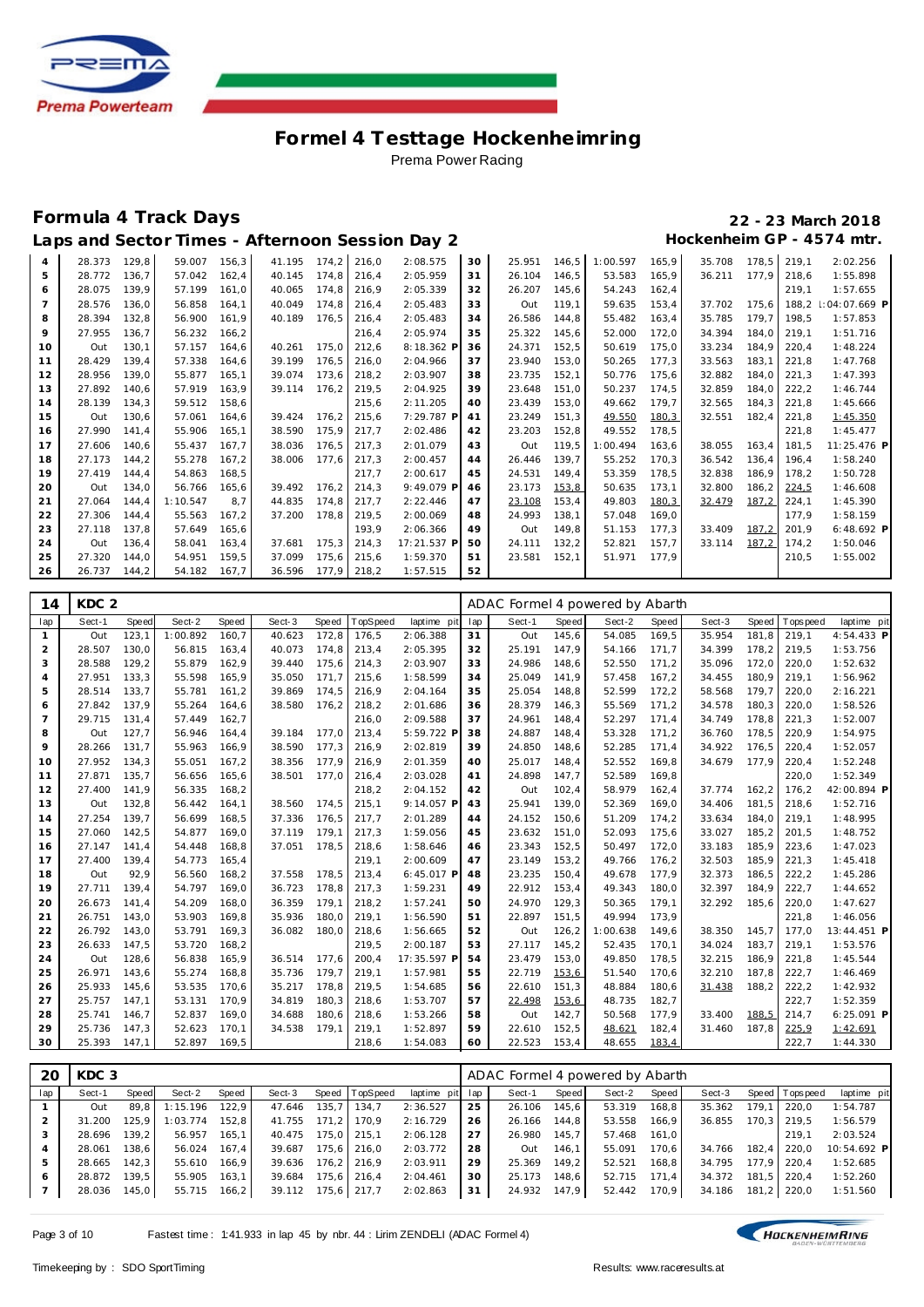

### **Formula 4 Track Days 22 - 23 March 2018**

## **Laps and Sector Times - Afternoon Session Day 2 Hockenheim GP - 4574 mtr.**

|  |  | Laps and Sector Times - Afternoon Session Day 2 |  |  |
|--|--|-------------------------------------------------|--|--|

|                 |        |       |          |       |        |       |       | aps and Sector Times - Afternoon Session Day 2. |    |        |       |          |       |        |       |       | HOCKENNEIM GP - 4574 MIL. |
|-----------------|--------|-------|----------|-------|--------|-------|-------|-------------------------------------------------|----|--------|-------|----------|-------|--------|-------|-------|---------------------------|
| 8               | 27.839 | 140.8 | 55.650   | 166.9 | 39.302 | 176,8 | 216.9 | 2:02.791                                        | 32 | 25.007 | 146.9 | 52.330   | 171.7 | 34.411 | 180,3 | 219,5 | 1:51.748                  |
| 9               | 27.593 | 143,2 | 55.179   | 168,0 | 39.066 | 175,3 | 216,9 | 2:01.838                                        | 33 | 24.993 | 148,4 | 52.575   | 170,6 |        |       | 220,0 | 1:53.297                  |
| 10 <sup>°</sup> | 27.700 | 144,8 | 55.042   | 166,2 | 38.755 | 176,8 | 217,7 | 2:01.497                                        | 34 | Out    | 109,1 | 1:11.106 | 150,2 | 42.727 | 162,7 | 135,3 | 48:59.397 F               |
| 11              | 27.387 | 144,4 | 54.893   | 166,9 | 38.619 | 177.0 | 218,6 | 2:00.899                                        | 35 | 27.686 | 149,0 | 58.802   | 168,0 | 34.436 | 180,3 | 125,0 | 2:00.924                  |
| 12              | 27.478 | 146,3 | 54.998   | 167,2 |        |       | 218,2 | 2:03.927                                        | 36 | 23.815 | 150,6 | 50.438   | 177,0 | 32.815 | 185,6 | 221,8 | 1:47.068                  |
| 13              | Out    | 104,9 | 1:16.880 | 103,2 | In     |       | 181,5 | 35:22.263 P                                     | 37 | 23.557 | 152,8 | 49.701   | 179,4 | 32.366 | 186,2 | 223,6 | 1:45.624                  |
| 14              | Out    | 138,1 | 59.433   | 164,6 | 37.602 | 177.9 | 120,7 | 5:00.801 P                                      | 38 | 23.244 | 150,8 | 49.623   | 178,8 | 32.318 | 184,0 | 221,8 | 1:45.185                  |
| 15              | 26.911 | 145,2 | 54.779   | 169,0 | 36.858 | 177.9 | 219,1 | 1:58.548                                        | 39 | 23.399 | 151,9 | 49.100   | 181,2 | 32.139 | 185,6 | 222,7 | 1:44.638                  |
| 16              | 26.874 | 142,5 | 54.626   | 168,8 | 36.408 | 177,6 | 218,2 | 1:57.908                                        | 40 | 23.000 | 150,0 | 49.388   | 179,7 | 32.183 | 185,9 | 222,2 | 1:44.571                  |
| 17              | 26.566 | 146,5 | 54.120   | 168,0 | 36.321 | 178.2 | 220,4 | 1:57.007                                        | 41 | 23.413 | 150,4 | 52.488   | 178,5 |        |       | 200,0 | 1:49.809                  |
| 18              | 26.564 | 145,9 | 53.750   | 169.5 | 36.437 | 179.4 | 220,0 | 1:56.751                                        | 42 | Out    | 116.9 | 1:09.901 | 165,4 | 43.338 | 161.9 | 113.0 | 15:30.507 F               |
| 19              | 26.922 | 145,0 | 54.858   | 164,1 |        |       | 219,5 | 2:01.471                                        | 43 | 27.973 | 147,5 | 59.401   | 172,2 | 34.727 | 181,5 | 130,0 | 2:02.101                  |
| 20              | Out    | 142,5 | 54.045   | 170,1 | 36.302 | 179,1 | 216,9 | 17:15.447 P                                     | 44 | 23.693 | 152,5 | 49.621   | 178,8 | 35.401 | 181,8 | 220,0 | 1:48.715                  |
| 21              | 26.451 | 145,7 | 53.463   | 169,8 | 35.686 | 180,0 | 218,6 | 1:55.600                                        | 45 | 27.233 | 148,4 | 1:01.499 | 172,5 |        |       | 145,9 | 2:08.270                  |
| 22              | 26.287 | 143,0 | 53.012   | 170,6 | 35.589 | 179,4 | 219,1 | 1:54.888                                        | 46 | Out    | 149,0 | 50.186   | 177,6 | 32.513 | 188,5 | 216,9 | $6:28.783$ F              |
| 23              | 25.960 | 145,2 | 53.217   | 169,0 | 35.378 | 178,5 | 220,9 | 1:54.555                                        | 47 | 23.621 | 149,8 | 50.256   | 181,8 | 31.473 | 189,5 | 183,1 | 1:45.350                  |
| 24              | 26.360 | 146,3 | 56.374   | 169,0 | 35.770 | 177,9 | 219,5 | 1:58.504                                        | 48 | 22.495 | 154,1 | 48.528   | 184,6 |        |       | 225.5 | 1:44.456                  |
|                 |        |       |          |       |        |       |       |                                                 |    |        |       |          |       |        |       |       |                           |

| 21             | Charles WEERTS |       |          |       |        |       |          |             |     | ADAC Formel 4 powered by Abarth |       |        |       |        |       |             |             |
|----------------|----------------|-------|----------|-------|--------|-------|----------|-------------|-----|---------------------------------|-------|--------|-------|--------|-------|-------------|-------------|
| lap            | Sect-1         | Speed | Sect-2   | Speed | Sect-3 | Speed | TopSpeed | laptime pit | lap | Sect-1                          | Speed | Sect-2 | Speed | Sect-3 | Speed | T ops pee d | laptime pit |
|                | Out            | 123,9 | 1:02.061 | 162.2 | 41.065 | 160.0 | 189.8    | 2:08.890    | 25  | 26.520                          | 139.5 | 53.881 | 174,2 | 33.962 | 184.0 | 207.7       | 1:54.363    |
| 2              | 29.401         | 140.3 | 59.545   | 162,2 | 40.171 | 167.2 | 169.8    | 2:09.117    | 26  | 24.518                          | 151.9 | 51.155 | 175,0 | 34.857 | 182,1 | 221.8       | 1:50.530    |
| 3              | 29.052         | 141,4 | 59.759   | 140,3 | 41.321 | 171.4 | 178,5    | 2:10.132    | 27  | 24.068                          | 151,5 | 50.540 | 178,8 | 32.841 | 185,2 | 223,6       | 1:47.449    |
| 4              | 30.718         | 140.4 | 1:04.175 | 166.9 |        |       | 130.9    | 2:18.881    | 28  | 23.810                          | 152.5 | 50.109 | 177,3 | 32.704 | 182.4 | 223.6       | 1:46.623    |
| 5              | Out            | 140.8 | 56.082   | 166.4 | 38.969 | 173.4 | 215.6    | 10:19.599 F | 29  | 23.527                          | 153.0 | 49.832 | 177.3 | 32.467 | 184.0 | 222.2       | 1:45.826    |
| 6              | 27.768         | 144.6 | 55.458   | 165.9 | 38.456 | 173.9 | 217.7    | 2:01.682    | 30  | 23.418                          | 153,2 | 49.796 | 177.6 | 32.357 | 184.6 | 222.7       | 1:45.571    |
| $\overline{7}$ | 27.226         | 144.6 | 57.053   | 162,4 |        |       | 217.7    | 2:04.004    | 31  | 23.337                          | 152,8 | 49.788 | 178,2 | 32.324 | 183.7 | 220.4       | 1:45.449    |
| 8              | Out            | 142,3 | 56.231   | 165,9 | 38.083 | 175.9 | 216,4    | 24:27.762 F | 32  | 23.244                          | 152,1 | 49.660 | 178,8 | 32.502 | 182,1 | 221.3       | 1:45.406    |
| 9              | 27.497         | 144.2 | 54.935   | 167.7 | 37.381 | 175.9 | 218.6    | 1:59.813    | 33  | 23.310                          | 151.5 | 49.537 | 178.5 | 32.502 | 185.6 | 222.7       | 1:45.349    |
| 10             | 27.177         | 145,2 | 54.420   | 168,5 | 37.011 | 175.9 | 219,1    | 1:58.608    | 34  | 23.305                          | 151,0 | 49.497 | 177,0 | 32.378 | 183.7 | 222,7       | 1:45.180    |
| 11             | 27.004         | 145.2 | 54.174   | 169.0 | 36.433 | 177.3 | 220,9    | 1:57.611    | 35  | 23.992                          | 152,3 | 57.003 | 176,5 | 32.735 | 182.7 | 222,2       | 1:53.730    |
| 12             | 27.251         | 127.7 | 54.638   | 168.8 |        |       | 218.6    | 2:01.255    | 36  | 23.380                          | 150.4 | 49.683 | 180.0 |        |       | 222.2       | 1:46.434    |
| 13             | Out            | 135.5 | 58.182   | 131.9 | 37.152 | 180.0 | 217,3    | 19:17.798 F | 37  | Out                             | 132,2 | 57.940 | 158,8 | 36.145 | 172.2 | 182.4       | 21:01.577 P |
| 14             | 26.567         | 130.8 | 54.245   | 170.1 | 35.559 | 180.0 | 218,6    | 1:56.371    | 38  | 24.591                          | 138.6 | 51.379 | 176,8 | 32.742 | 186,2 | 216.0       | 1:48.712    |
| 15             | 26.315         | 145,0 | 53.489   | 169,8 | 35.211 | 179.1 | 219,1    | 1:55.015    | 39  | 23.261                          | 152,1 | 49.659 | 179,1 | 32.094 | 184,3 | 220,9       | 1:45.014    |
| 16             | 25.874         | 145.4 | 53.446   | 169.8 | 35.140 | 179.7 | 219,5    | 1:54.460    | 40  | 22.743                          | 148,6 | 49.577 | 181,8 | 31.740 | 186.9 | 221.3       | 1:44.060    |
| 17             | 25.819         | 145.2 | 53.209   | 170.1 | 34.957 | 179.1 | 218,6    | 1:53.985    | 41  | 22.710                          | 151.0 | 49.382 | 182,4 | 31.594 | 186,2 | 221.3       | 1:43.686    |
| 18             | 26.041         | 145.9 | 53.436   | 167.7 | 35.686 | 180.6 | 220,0    | 1:55.163    | 42  | 22.675                          | 152,3 | 49.096 | 182.1 | 31.446 | 185.9 | 222,7       | 1:43.217    |
| 19             | 25.668         | 145.7 | 53.087   | 169.0 | 34.634 | 179.7 | 219,5    | 1:53.389    | 43  | 22.489                          | 151,7 | 49.211 | 182,4 | 31.399 | 186,5 | 225,0       | 1:43.099    |
| 20             | 25.645         | 146.5 | 53.277   | 154.7 | 34.771 | 179.4 | 220.0    | 1:53.693    | 44  | 22.382                          | 152,5 | 48.957 | 183.1 |        |       | 221.8       | 1:45.193    |
| 21             | 25.525         | 145.7 | 53.148   | 170.3 | 34.756 | 178.2 | 220,4    | 1:53.429    | 45  | Out                             | 151.9 | 50.710 | 163,9 | 39.605 | 187,2 | 224.1       | 7:24.356 P  |
| 22             | 25.577         | 145,7 | 53.102   | 169,0 | 34.647 | 178.2 | 219,5    | 1:53.326    | 46  | 22.615                          | 152,3 | 48.870 | 183,4 | 31.563 | 184,3 | 222,2       | 1:43.048    |
| 23             | 25.525         | 146,3 | 56.297   | 161,9 |        |       | 219,5    | 1:58.960    | 47  | 22.486                          | 153,2 | 50.408 | 180,3 |        |       | 224,5       | 1:50.500    |
| 24             | Out            | 131,2 | 58.799   | 159.5 | 37.592 | 166.4 | 189.8    | 41:28.378 P | 48  |                                 |       |        |       |        |       |             |             |

| 22             |        |       | Lucas ALECCO ROY |       |        |       |          |             |     | ADAC Formel 4 powered by Abarth |       |        |       |        |        |             |             |
|----------------|--------|-------|------------------|-------|--------|-------|----------|-------------|-----|---------------------------------|-------|--------|-------|--------|--------|-------------|-------------|
| lap            | Sect-1 | Speed | Sect-2           | Speed | Sect-3 | Speed | TopSpeed | laptime pit | lap | Sect-1                          | Speed | Sect-2 | Speed | Sect-3 | Speed  | T ops pee d | laptime pit |
|                | Out    | 122,9 | 1:07.782         | 136,5 | 47.416 | 133,3 | 179,7    | 2:21.833    | 26  | 26.230                          | 143,8 | 53.450 | 169,5 | 35.626 | 178,8  | 218,6       | 1:55.306    |
| $\overline{2}$ | 30.761 | 135.0 | 1:02.301         | 161.2 | 44.544 | 130,9 | 182,1    | 2:17.606    | 27  | 25.693                          | 144,2 | 53.416 | 168,5 | 35.585 | 177.6  | 220,4       | 1:54.694    |
| 3              | 30.899 | 136,0 | 1:01.856         | 161,9 | 44.252 | 118,0 | 180,0    | 2:17.007    | 28  | 26.436                          | 141,4 | 54.387 | 168,2 |        |        | 219,1       | 2:00.075    |
| 4              | 32.142 | 131,7 | 1:07.038         | 146,7 |        |       | 128,3    | 2:27.989    | 29  | Out                             | 127,8 | 59.270 | 164,1 | 37.400 | 177,3  | 216,9       | 50:24.340 P |
| 5              | Out    | 134.8 | 58.942           | 161,4 | 42.220 | 173,9 | 213,9    | 19:28.118 P | 30  | 28.343                          | 124,9 | 54.429 | 145,0 | 35.314 | 180,6  | 218.2       | 1:58.086    |
| 6              | 28.187 | 142,5 | 56.874           | 163,9 |        |       | 218,2    | 2:08.711    | 31  | 26.151                          | 129,5 | 53.309 | 174,8 | 34.219 | 184,0  | 219.1       | 1:53.679    |
| $\overline{7}$ | Out    | 137,2 | 57.187           | 164,9 | 40.203 | 176,5 | 216,0    | 7:36.174 P  | 32  | 25.365                          | 141,7 | 55.557 | 151,0 | 34.622 | 183,1  | 221,3       | 1:55.544    |
| 8              | 28.501 | 139.2 | 56.318           | 164,9 | 39.068 | 176,5 | 217,7    | 2:03.887    | 33  | 24.931                          | 148,8 | 51.811 | 173,9 | 34.626 | 178,2  | 222,7       | 1:51.368    |
| 9              | 28.174 | 143,2 | 56.162           | 164,9 | 39.210 | 175,3 | 217,7    | 2:03.546    | 34  | 24.900                          | 149,8 | 51.235 | 175,6 | 33.998 | 186,2  | 223,6       | 1:50.133    |
| 10             | 27.730 | 143.6 | 55.874           | 161.9 | 38.955 | 176,5 | 218,6    | 2:02.559    | 35  | 24.318                          | 149.2 | 51.864 | 176.2 | 34.041 | 160.7  | 223,6       | 1:50.223    |
| 11             | 28.105 | 140,6 | 55.391           | 165,9 | 38.399 | 175,9 | 217,3    | 2:01.895    | 36  | 24.463                          | 148,6 | 51.162 | 175,0 | 33.194 | 184,0  | 225,9       | 1:48.819    |
| 12             | 28.209 | 138,1 | 58.521           | 159,5 |        |       | 217,7    | 2:10.563    | 37  | 23.914                          | 151,3 | 51.918 | 171,2 | 33.560 | 181,8  | 222,7       | 1:49.392    |
| 13             | Out    | 130,1 | 59.302           | 157,0 | In     |       | 216,9    | 13:56.048 P | 38  | 23.925                          | 152,1 | 51.777 | 174,8 | 32.961 | 184,0  | 222,7       | 1:48.663    |
| 14             | Out    | 137.8 | 56.719           | 160,0 | 38.991 | 177,0 | 217,3    | 7:06.362 P  | 39  | 23.665                          | 150,4 | 51.722 | 174,8 | 32.870 | 185,6  | 223,1       | 1:48.257    |
| 15             | 28.162 | 127,2 | 54.856           | 167.7 | 37.545 | 178,2 | 217,3    | 2:00.563    | 40  | 23.423                          | 152,8 | 50.884 | 176,2 | 33.456 | 178,5  | 223,1       | 1:47.763    |
| 16             | 27.392 | 143.4 | 54.336           | 168.0 | 36.729 | 178,5 | 219,1    | 1:58.457    | 41  | 23.510                          | 152,1 | 51.545 | 175,3 |        |        | 224,1       | 1:51.270    |
| 17             | 27.466 | 143,8 | 56.120           | 168,5 | 36.795 | 175,9 | 218,6    | 2:00.381    | 42  | Out                             | 104,0 | 58.435 | 126,3 | 39.761 | 177,0  | 217,3       | 20:15.965 P |
| 18             | 27.338 | 143,6 | 54.266           | 169,5 | 36.432 | 173,6 | 219,5    | 1:58.036    | 43  | 25.984                          | 141,5 | 53.642 | 172,5 | 34.355 | 183,4  | 201,5       | 1:53.981    |
| 19             | 27.012 | 142,5 | 53.953           | 169,3 | 36.604 | 177,6 | 219,1    | 1:57.569    | 44  | 24.067                          | 151,0 | 50.845 | 178,5 | 32.792 | 186, 2 | 221,3       | 1:47.704    |

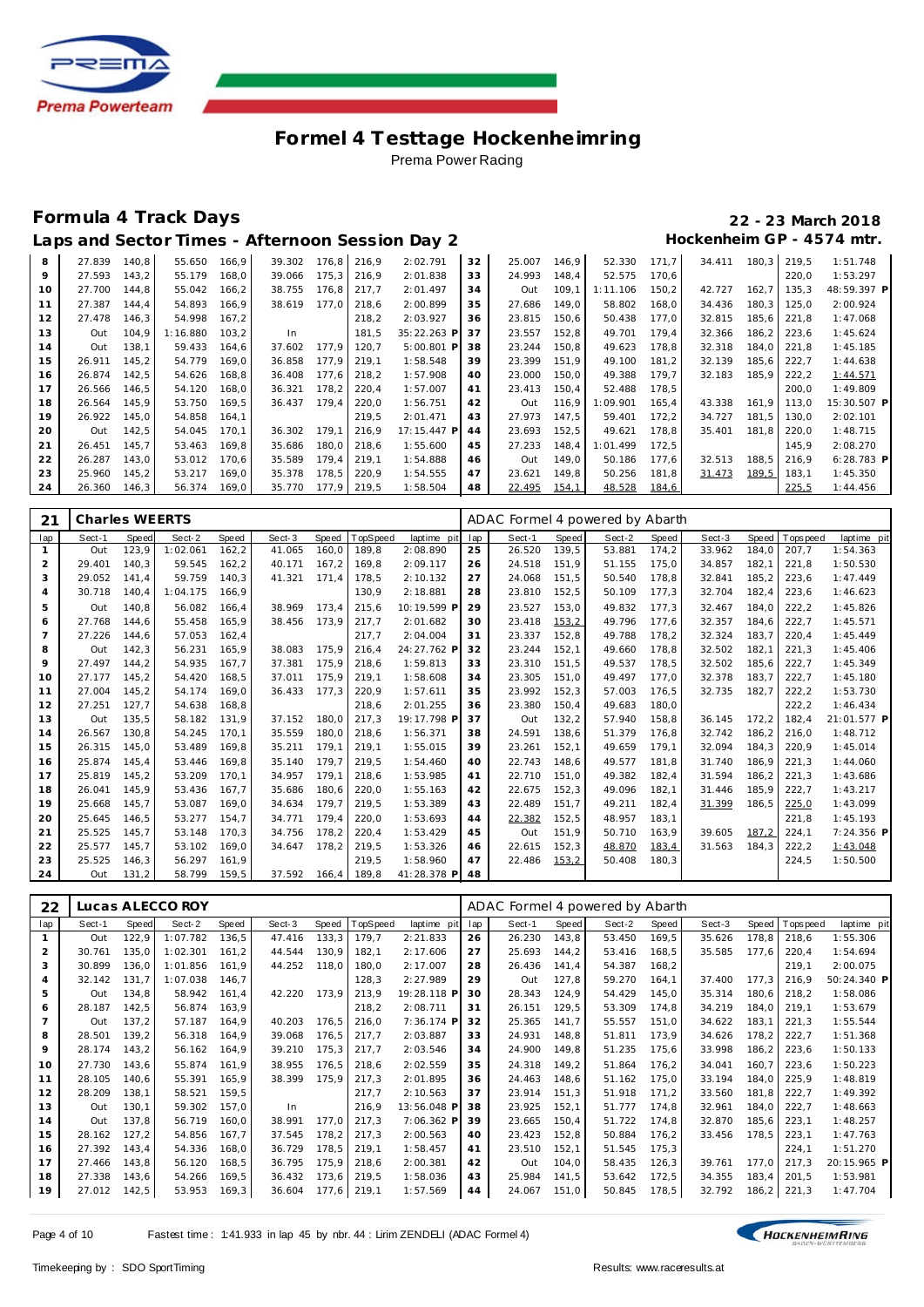

### **Formula 4 Track Days 22 - 23 March 2018**

Laps and Sector Times - Afternoon Session Day 2 **Hockenheim GP** - 4574 mtr.

| 20 |              |                           |  |  | 26.862 143.4 54.336 166.2 36.630 178.2 220.4 1:57.828 45 23.406 151.9 51.864 177.9 32.567 185.2 224.1 1:47.837 |    |              |              |                    |       |                                                                                                                 |
|----|--------------|---------------------------|--|--|----------------------------------------------------------------------------------------------------------------|----|--------------|--------------|--------------------|-------|-----------------------------------------------------------------------------------------------------------------|
| 21 |              | 26.593 144.0 53.778 167.2 |  |  | 36.019 179,1 220,4 1:56.390 46 23.627 151,0 51.521 175,9                                                       |    |              |              |                    | 223.6 | 1:51.564                                                                                                        |
| 22 |              |                           |  |  |                                                                                                                |    |              |              |                    |       | 27.312 138,1 1:03.531 158,6 38.022 176,5 154,9 2:08.865 47 0ut 148,8 50.506 175,9 33.575 182,1 223,1 7:11.076 P |
| 23 | 26.330 145.0 | 53.531 166.4              |  |  | 35.830 178.8 220.9 1:55.691 48                                                                                 |    | 23.286 150,0 | 49.671 178.8 | 32.434 186.5 226.4 |       | 1:45.391                                                                                                        |
| 24 | 26.376 144.2 | 53.639 169.0              |  |  | 36.026 176,8 219,1 1:56.041 49 22.995 153,0                                                                    |    |              | 49.584 180,9 |                    | 225.0 | 1:50.071                                                                                                        |
| 25 | 26.348 143.4 | 53.492 168,5              |  |  | 35.543 179.7 219.5 1:55.383                                                                                    | 50 |              |              |                    |       |                                                                                                                 |

| 23             | <b>Joey ALDERS</b> |       |          |        |        |       |          |              |     | ADAC Formel 4 powered by Abarth |       |        |        |        |       |            |              |
|----------------|--------------------|-------|----------|--------|--------|-------|----------|--------------|-----|---------------------------------|-------|--------|--------|--------|-------|------------|--------------|
| lap            | Sect-1             | Speed | Sect-2   | Speed  | Sect-3 | Speed | TopSpeed | laptime pit  | lap | Sect-1                          | Speed | Sect-2 | Speed  | Sect-3 | Speed | T ops peed | laptime pit  |
|                | Out                | 74.7  | 1:34.920 | 91.1   |        |       | 97,1     | 3:07.347     | 27  | Out                             | 125,1 | 57.246 | 111,0  | 40.830 | 180.0 | 215,1      | $6:58.723$ P |
| $\overline{a}$ | Out                | 111.5 | 1:05.614 | 102,4  | 45.720 | 152,3 | 168,8    | 5:53.477 P   | 28  | 25.658                          | 146,3 | 53.820 | 167,2  | 35.086 | 182,7 | 220,4      | 1:54.564     |
| 3              | 30.647             | 133.0 | 56.933   | 164.4  | 40.588 | 173.4 | 214.7    | 2:08.168     | 29  | 24.519                          | 137.8 | 53.277 | 169.0  | 34.194 | 183.7 | 220.9      | 1:51.990     |
| $\overline{4}$ | 28.129             | 141.5 | 56.082   | 164.6  | 39.765 | 175.3 | 216,9    | 2:03.976     | 30  | 24.235                          | 151,7 | 53.864 | 171, 2 | 33.717 | 184.3 | 222,2      | 1:51.816     |
| 5              | 27.508             | 142,5 | 55.657   | 165, 1 | 39.303 | 175,6 | 216,9    | 2:02.468     | 31  | 24.367                          | 150,8 | 53.307 | 174,5  | 33.150 | 184,9 | 222,7      | 1:50.824     |
| 6              | 28.503             | 117.3 | 59.542   | 158,8  |        |       | 214,3    | 2:13.505     | 32  | 24.198                          | 152,1 | 51.193 | 173,9  | 34.228 | 184,6 | 222,7      | 1:49.619     |
| $\overline{7}$ | Out                | 118.4 | 1:01.393 | 154.7  | 40.410 | 175.3 | 207.7    | 10:25.313 F  | 33  | 24.316                          | 152.8 | 51.032 | 175.9  | 33.236 | 185.6 | 222.2      | 1:48.584     |
| 8              | 27.682             | 141.4 | 55.862   | 164,6  | 40.583 | 175.9 | 217,3    | 2:04.127     | 34  | 23.470                          | 149,2 | 51.159 | 175,6  | 32.828 | 183,1 | 222,2      | 1:47.457     |
| 9              | 28.737             | 133.8 | 58.034   | 165,6  |        |       | 217,3    | 2:09.920     | 35  | 23.727                          | 152,5 | 50.527 | 176,5  | 32.912 | 185,9 | 222,7      | 1:47.166     |
| 10             | Out                | 135.7 | 57.387   | 164.6  | 40.187 | 177.9 | 214.7    | 7:26.632 F   | 36  | 23.859                          | 151.5 | 51.119 | 175.3  | 33.129 | 183.4 | 222,7      | 1:48.107     |
| 11             | 28.295             | 134,0 | 57.427   | 162,2  | 39.034 | 176,8 | 216,4    | 2:04.756     | 37  | 23.234                          | 152,1 | 50.194 | 177,0  | 32.430 | 187,2 | 221,8      | 1:45.858     |
| 12             | 27.343             | 146,1 | 55.163   | 166.7  | 38.111 | 177,9 | 217,3    | 2:00.617     | 38  | 24.546                          | 148,1 | 50.199 | 176,8  |        |       | 221,8      | 1:50.296     |
| 13             | 27.002             | 145.0 | 55.360   | 166.7  | 37.831 | 177.6 | 217.3    | 2:00.193     | 39  | Out                             | 127.7 | 57.592 | 166.7  | 36.068 | 180.6 | 201.1      | 17:22.089 P  |
| 14             | 27.298             | 145,2 | 55.162   | 166,4  | 39.083 | 177,3 | 218,2    | 2:01.543     | 40  | 24.464                          | 150,4 | 51.204 | 174,5  | 33.538 | 184,3 | 221,8      | 1:49.206     |
| 15             | 27.937             | 128.0 | 58.489   | 161.0  |        |       | 215.6    | 2:10.067     | 41  | 23.207                          | 152,3 | 50.577 | 176,2  | 32.376 | 187.5 | 221.8      | 1:46.160     |
| 16             | Out                | 119.9 | 1:02.493 | 157,9  | In     |       | 193,2    | 11:16.684 F  | 42  | 23.256                          | 151,5 | 50.233 | 177,6  | 32.069 | 186,9 | 221,8      | 1:45.558     |
| 17             | Out                | 111.6 | 1:13.688 | 109.2  | In     |       | 164.1    | $3:14.512$ P | 43  | 22.714                          | 153,6 | 49.686 | 180,3  | 31.841 | 187.8 | 221.8      | 1:44.241     |
| 18             | Out                | 109,5 | 1:09.933 | 133,8  | 44.553 | 141.2 | 172,5    | 8:24.760 P   | 44  | 22.842                          | 152,5 | 49.385 | 180,3  | 31.725 | 188,5 | 222,2      | 1:43.952     |
| 19             | 33.607             | 98.8  | 1:13.473 | 106.0  |        |       | 145.6    | 2:38.918     | 45  | 22.494                          | 153.4 | 49.684 | 179.4  | 31.770 | 188.2 | 222,2      | 1:43.948     |
| 20             | Out                | 82.3  | 1:12.191 | 134.0  | 45.155 | 140.1 | 137.9    | $3:00.087$ P | 46  | 22.443                          | 153.0 | 49.163 | 180,9  | 31.541 | 188,5 | 222,2      | 1:43.147     |
| 21             | 32.710             | 108,4 | 1:12.558 | 133,5  |        |       | 153,6    | 2:32.383     | 47  | 22.447                          | 152,5 | 48.994 | 182,7  | 31.685 | 185,9 | 222,7      | 1:43.126     |
| 22             | Out                | 121.2 | 59.937   | 163.1  | 38.915 | 177.6 | 190.8    | 50:09.594 F  | 48  | 26.253                          | 135,2 | 56.987 | 159.8  |        |       | 168.2      | 2:03.027     |
| 23             | 26.081             | 147.7 | 53.257   | 169.5  | 35.403 | 181,2 | 218,2    | 1:54.741     | 49  | Out                             | 146,3 | 52.929 | 166,9  | 33.140 | 188.2 | 219.5      | 6:47.289 P   |
| 24             | 24.978             | 145,6 | 52.591   | 168,8  | 35.148 | 180,6 | 219,5    | 1:52.717     | 50  | 24.865                          | 124,7 | 51.783 | 174,8  | 32.724 | 187,8 | 222,7      | 1:49.372     |
| 25             | 24.739             | 141.9 | 52.268   | 171,2  | 35.193 | 180.3 | 219,5    | 1:52.200     | 51  | 22.781                          | 153,6 | 49.079 | 179.4  |        |       | 222,2      | 1:48.067     |
| 26             | 24.785             | 123,7 | 55.869   | 168,5  |        |       | 218,2    | 1:58.224     | 52  |                                 |       |        |        |        |       |            |              |

| 26             | MÜCKE 3   |       |          |              |        |       |                 |             |     | ADAC Formel 4 powered by Abarth |       |          |       |        |       |            |             |
|----------------|-----------|-------|----------|--------------|--------|-------|-----------------|-------------|-----|---------------------------------|-------|----------|-------|--------|-------|------------|-------------|
| lap            | Sect-1    | Speed | Sect-2   | <b>Speed</b> | Sect-3 | Speed | <b>TopSpeed</b> | laptime pit | lap | Sect-1                          | Speed | Sect-2   | Speed | Sect-3 | Speed | T ops peed | laptime pit |
| $\mathbf{1}$   | Out       | 120.4 | 1:00.025 | 157.9        | 42.043 | 172.2 | 212,6           | 2:09.697    | 27  | 25.696                          | 147.5 | 52.901   | 166,7 | 34.728 | 180.3 | 221.8      | 1:53.325    |
| 2              | 30.132    | 128.3 | 57.901   | 162,2        | 40.735 | 173.4 | 214.7           | 2:08.768    | 28  | 25.592                          | 149.4 | 52.622   | 169,8 | 34.731 | 180.6 | 222,2      | 1:52.945    |
| 3              | 29.396    | 132,2 | 58.043   | 164,4        | 40.253 | 174.8 | 216,0           | 2:07.692    | 29  | 25.885                          | 148,1 | 53.345   | 169,8 | 35.381 | 179.4 | 220,0      | 1:54.611    |
| $\overline{4}$ | 28.993    | 136.2 | 56.913   | 164.6        | 40.088 | 173.9 | 216,4           | 2:05.994    | 30  | 27.304                          | 140.1 | 53.701   | 166.9 |        |       | 220,4      | 2:01.656    |
| 5              | 28.792    | 136.5 | 56.769   | 163.9        | 40.037 | 177,3 | 216.9           | 2:05.598    | 31  | Out                             | 119.1 | 1:02.260 | 160,0 | 39.154 | 176.2 | 169.8      | 45:58.066 P |
| 6              | 28.685    | 136,9 | 56.901   | 164.1        | 39.612 | 175.9 | 217,3           | 2:05.198    | 32  | 27.758                          | 144,0 | 53.022   | 171,2 | 35.069 | 183,1 | 221,3      | 1:55.849    |
| $\overline{7}$ | 28.488    | 138.5 | 56.512   | 163,1        | 39.524 | 176,5 | 216,9           | 2:04.524    | 33  | 25.720                          | 151,3 | 51.389   | 175,0 | 34.712 | 177.6 | 223,6      | 1:51.821    |
| 8              | 28.218    | 137.9 | 56.438   | 165.1        | 39.197 | 175,9 | 216,9           | 2:03.853    | 34  | 26.235                          | 145,2 | 52.164   | 175,6 | 33.497 | 187,2 | 219,1      | 1:51.896    |
| 9              | 57.235    | 123,0 | 58.221   | 164,1        | 40.303 | 175,3 | 217,3           | 2:35.759    | 35  | 24.335                          | 151,9 | 50.594   | 176,5 | 32.747 | 187,5 | 224,5      | 1:47.676    |
| 10             | 28.440    | 137.8 | 56.380   | 165.9        | 39.468 | 176.8 | 218.6           | 2:04.288    | 36  | 23.974                          | 152.1 | 49.522   | 178.8 | 33.075 | 186.5 | 225.0      | 1:46.571    |
| 11             | 27.979    | 137.6 | 55.866   | 166.7        | 38.969 | 177.3 | 218,6           | 2:02.814    | 37  | 23.924                          | 151.7 | 52.621   | 167.4 | 33.653 | 186.9 | 225.9      | 1:50.198    |
| 12             | 28.447    | 138.5 | 55.711   | 165,6        |        |       | 218,2           | 2:09.201    | 38  | 25.291                          | 97.7  | 51.485   | 179,1 | 32.989 | 186,2 | 220,9      | 1:49.765    |
| 13             | Out       | 131.4 | 57.570   | 160,2        | 40.009 | 175.9 | 216,4           | 16:30.301 F | 39  | 23.925                          | 154,3 | 49.444   | 179,1 | 32.482 | 188.2 | 225.9      | 1:45.851    |
| 14             | 28.385    | 139.5 | 55.936   | 165.6        | 39.028 | 177.0 | 218.6           | 2:03.349    | 40  | 23.749                          | 154.7 | 49.337   | 179.1 | 33.260 | 186.9 | 225.5      | 1:46.346    |
| 15             | 28.021    | 141.7 | 56.671   | 163,1        | 38.734 | 173.9 | 218,6           | 2:03.426    | 41  | 23.807                          | 153,4 | 49.520   | 180,3 | 32.516 | 188,2 | 225,9      | 1:45.843    |
| 16             | 28.738    | 140.4 | 57.884   | 160,2        |        |       | 221,3           | 2:13.409    | 42  | 23.714                          | 153,6 | 49.263   | 181,2 | 32.404 | 187,5 | 226,4      | 1:45.381    |
| 17             | Out       | 135.5 | 56.531   | 165,6        | 38.684 | 177,6 | 218,2           | 7:19.220 P  | 43  | 25.368                          | 99.9  | 51.548   | 176,2 |        |       | 222,2      | 1:54.694    |
| 18             | 28.265    | 141.7 | 55.439   | 165,6        | 38.329 | 177.6 | 219,1           | 2:02.033    | 44  | Out                             | 110,0 | 1:03.884 | 153,4 | 38.693 | 172,0 | 154,3      | 14:53.127 P |
| 19             | 27.778    | 141.5 | 55.067   | 168,0        | 37.627 | 177.9 | 218,6           | 2:00.472    | 45  | 27.799                          | 150,2 | 52.493   | 172,8 | 35.848 | 181,2 | 211,4      | 1:56.140    |
| 20             | 28.244    | 138.6 | 55.307   | 167,2        | 37.747 | 178.2 | 221,3           | 2:01.298    | 46  | 24.766                          | 143,8 | 51.556   | 177,9 | 34.813 | 183,7 | 214,7      | 1:51.135    |
| 21             | 41:30.876 | 128.7 | 59.026   | 164.4        | 36.967 | 179.7 | 216,9           | 43:06.869   | 47  | 25.283                          | 109.1 | 50.987   | 180,6 | 32.504 | 188,8 | 222,2      | 1:48.774    |
| 22             | 26.883    | 147.7 | 54.187   | 166.9        | 35.602 | 181.2 | 219,1           | 1:56.672    | 48  | 23.187                          | 154.3 | 49.059   | 182,4 | 31.942 | 189,5 | 226.9      | 1:44.188    |
| 23             | 26.275    | 148.4 | 53.300   | 169.8        | 35.211 | 180.0 | 220,4           | 1:54.786    | 49  | 23.067                          | 155,2 | 49.934   | 178,2 |        |       | 226.4      | 1:53.257    |
| 24             | 26.093    | 148.6 | 52.994   | 170,9        | 34.904 | 182,4 | 221,3           | 1:53.991    | 50  | Out                             | 150,8 | 50.200   | 179,1 | 32.918 | 188,5 | 221,3      | 7:36.766 P  |
| 25             | 25.811    | 148.4 | 52.824   | 170.1        | 34.737 | 181.5 | 222,2           | 1:53.372    | 51  | 23.366                          | 153,2 | 49.203   | 182,7 | 31.947 | 190,1 | 227,4      | 1:44.516    |
| 26             | 25.777    | 147.1 | 52.645   | 170.3        | 34.810 | 179.1 | 222,2           | 1:53.232    | 52  | 25.421                          | 96.7  | 50.486   | 184,0 |        |       | 223,1      | 1:53.547    |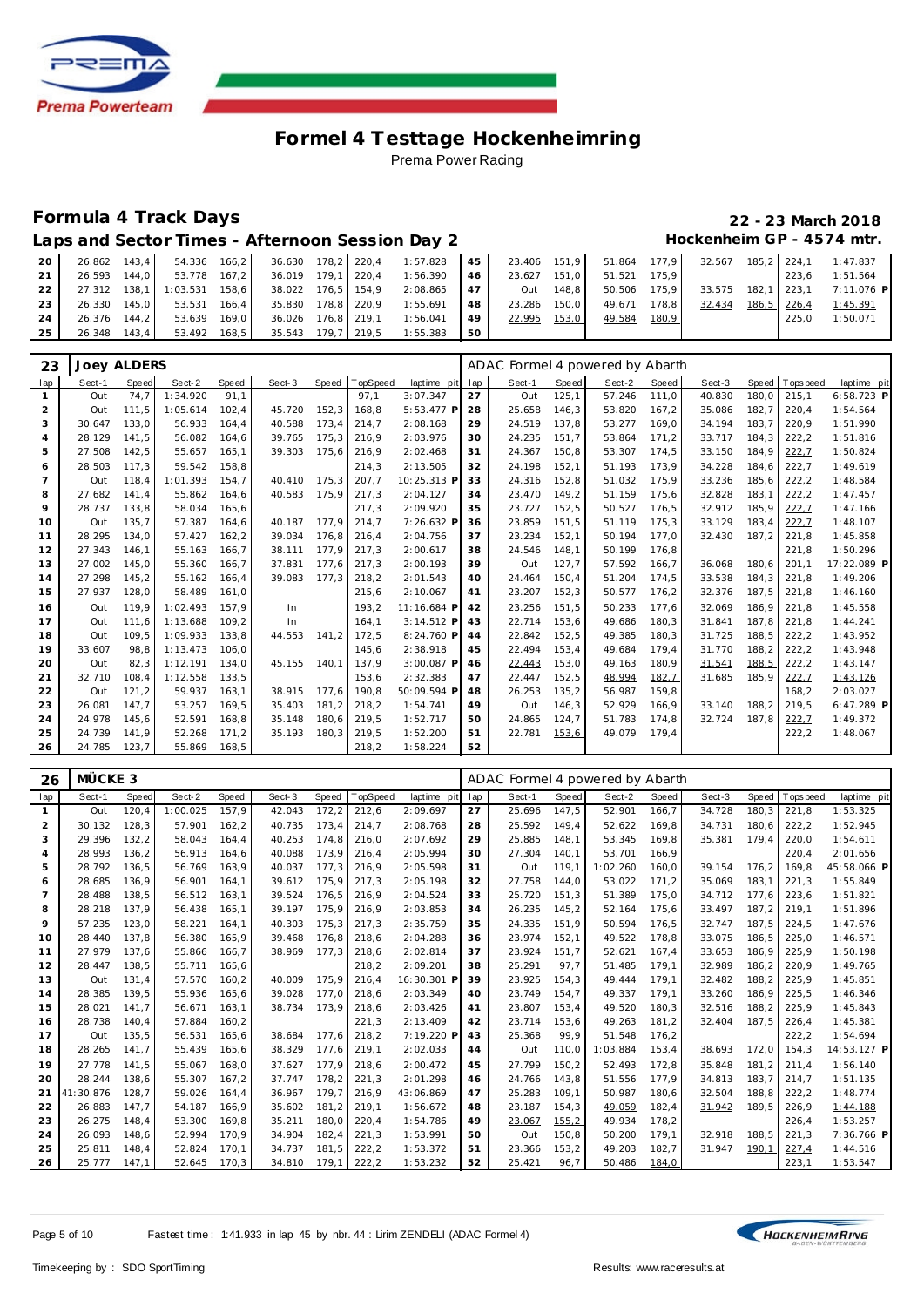

#### **Formula 4 Track Days 22 - 23 March 2018** Laps and Sector Times - Afternoon Session Day 2 **Hockenheim GP** - 4574 mtr.

| 27             |               |       | David SCHUMACHER |       |        |       |          |             |     | ADAC Formel 4 powered by Abarth |       |          |       |        |       |            |                            |
|----------------|---------------|-------|------------------|-------|--------|-------|----------|-------------|-----|---------------------------------|-------|----------|-------|--------|-------|------------|----------------------------|
| lap            | Sect-1        | Speed | Sect-2           | Speed | Sect-3 | Speed | TopSpeed | laptime pit | lap | Sect-1                          | Speed | Sect-2   | Speed | Sect-3 | Speed | T ops peed | laptime pit                |
| $\mathbf{1}$   | Out           | 120.4 | 1:00.750         | 161.9 | 41.370 | 131.9 | 200.4    | 2:08.150    | 26  | 26.261                          | 145.2 | 53.273   | 170,3 | 35.592 | 180.6 | 223.6      | 1:55.126                   |
| $\overline{a}$ | 29.911        | 113,8 | 58.337           | 164,1 |        |       | 213,4    | 2:10.561    | 27  | 26.449                          | 147,5 | 53.379   | 170,6 | 35.261 | 180.3 | 220,4      | 1:55.089                   |
| 3              | Out           | 116.9 | 58.228           | 161,4 | 39.573 | 176.5 | 210,5    | 4:37.216 F  | 28  | 26.278                          | 123,1 | 1:05.827 | 159,5 | 42.746 | 181.8 | 168.0      | 2:14.851                   |
| 4              | 28.434        | 140.3 | 56.326           | 163.4 | 38.574 | 178.2 | 216,0    | 2:03.334    | 29  | 25.979                          | 147.5 | 53.069   | 169,8 | 35.282 | 180.0 | 221,8      | 1:54.330                   |
| 5              | 27.760        | 142,3 | 55.647           | 161,4 | 38.790 | 177.6 | 217,3    | 2:02.197    | 30  | 27.386                          | 129,2 | 1:00.342 | 161,4 |        |       | 187.2      | 2:11.681                   |
| 6              | 27.606        | 144,2 | 56.416           | 168,0 | 38.074 | 178.5 | 217,7    | 2:02.096    | 31  | Out                             | 127,2 | 58.309   | 142,1 | 40.143 | 177.6 | 198.9      | $\parallel$ : 15: 43.949 P |
| $\overline{7}$ | 27.389        | 146,7 | 55.293           | 167.7 |        |       | 219,1    | 2:06.093    | 32  | 25.159                          | 151.9 | 51.562   | 173,4 | 33.734 | 185,9 | 220,9      | 1:50.455                   |
| 8              | Out           | 133.0 | 57.741           | 111.5 | In     |       | 216.0    | 21:06.254 F | 33  | 24.199                          | 151.9 | 50.898   | 173.9 | 33.106 | 186.5 | 222.7      | 1:48.203                   |
| 9              | Out           | 119.3 | 57.817           | 165,6 | 38.525 | 178,5 | 214,3    | 8:35.007 P  | 34  | 25.452                          | 98,6  | 53.528   | 177,3 | 32.679 | 185,6 | 189.5      | 1:51.659                   |
| 10             | 27.690        | 125,4 | 56.025           | 162,4 | 38.751 | 179.1 | 217,7    | 2:02.466    | 35  | 23.254                          | 151,9 | 52.478   | 178,2 | 32.654 | 187,5 | 225,5      | 1:48.386                   |
| 11             | 27.213        | 146,5 | 1:01.516         | 168,2 | 38.196 | 177.9 | 220,9    | 2:06.925    | 36  | 23.712                          | 153,6 | 49.998   | 175,3 | 32.514 | 187,5 | 225,0      | 1:46.224                   |
| 12             | 27.037        | 146.9 | 55.320           | 169.0 | 37.950 | 179.4 | 221,3    | 2:00.307    | 37  | 23.445                          | 152,8 | 49.336   | 176,8 | 32.372 | 187.5 | 225.0      | 1:45.153                   |
| 13             | 26.829        | 146.5 | 54.856           | 164.1 |        |       | 221,3    | 2:04.801    | 38  | 23.137                          | 153.2 | 49.322   | 179,1 | 32.159 | 188.5 | 225.0      | 1:44.618                   |
| 14             | Out           | 133,3 | 1:08.913         | 159,8 | 38.987 | 180.3 | 166,7    | 13:50.608 F | 39  | 22.873                          | 153,8 | 49.173   | 180,0 | 31.985 | 186.2 | 225,9      | 1:44.031                   |
| 15             | 27.084        | 142,1 | 55.839           | 169,5 | 37.255 | 179.4 | 220,4    | 2:00.178    | 40  | 22.985                          | 154,1 | 49.115   | 177,9 |        |       | 225,5      | 1:45.306                   |
| 16             | 27.006        | 130.1 | 58.927           | 161.4 |        |       | 219.5    | 2:08.704    | 41  | Out                             | 121,1 | 59.560   | 168,2 | 35.904 | 181.5 | 185.9      | 7:37.172 P                 |
| 17             | Out           | 145,2 | 57.838           | 167,2 | 37.200 | 181.2 | 219,5    | 5:42.980 F  | 42  | 24.844                          | 151,3 | 51.730   | 175,9 | 33.182 | 188,5 | 220,0      | 1:49.756                   |
| 18             | 26.675        | 148,4 | 54.202           | 167,7 | 36.792 | 178,2 | 222,7    | 1:57.669    | 43  | 23.215                          | 154,9 | 49.069   | 178,2 | 31.973 | 187,5 | 226,4      | 1:44.257                   |
| 19             | 26.553        | 147.7 | 54.952           | 166,4 | 46.662 | 180,3 | 222,2    | 2:08.167    | 44  | 22.899                          | 154,5 | 49.049   | 181,5 | 31.739 | 188.8 | 226,4      | 1:43.687                   |
| 20             | 26.807        | 148.1 | 54.975           | 168.2 | 36.836 | 180.3 | 223,1    | 1:58.618    | 45  | 22.471                          | 155.4 | 48.635   | 180,3 | 31.751 | 182.1 | 227.4      | 1:42.857                   |
| 21             | 26.666        | 147,5 | 54.322           | 167,2 |        |       | 220,9    | 2:04.578    | 46  | 22.983                          | 154,5 | 50.193   | 172,8 |        |       | 226,4      | 1:51.118                   |
| 22             | Out           | 146,7 | 54.956           | 168,0 | 36.549 | 180,0 | 220,0    | 9:42.433 F  | 47  | Out                             | 152,5 | 52.855   | 176,5 | 32.064 | 189,1 | 198,2      | 8:33.240 P                 |
| 23             | 27.295        | 147.9 | 54.498           | 170.1 | 35.831 | 179,1 | 219,1    | 1:57.624    | 48  | 22.609                          | 155,8 | 48.560   | 181,2 | 31.714 | 188,5 | 227,4      | 1:42.883                   |
| 24             | 26.169        | 147.7 | 53.825           | 165.1 | 35.935 | 180.6 | 221,8    | 1:55.929    | 49  | 22.492                          | 156,3 | 49.164   | 181,2 |        |       | 227,8      | 1:50.510                   |
| 25             | 26.127        | 147,7 | 53.325           | 169,5 | 35.652 | 180,9 | 225,9    | 1:55.104    | 50  |                                 |       |          |       |        |       |            |                            |
|                |               |       |                  |       |        |       |          |             |     |                                 |       |          |       |        |       |            |                            |
| 28             | Mick WISHOFER |       |                  |       |        |       |          |             |     | ADAC Formel 4 powered by Abarth |       |          |       |        |       |            |                            |

| 28             | <b><i>IVIICK VVISHUFER</i></b> |       |          |       |        |       |          |             |     | ADAC FORMER 4 DOWERED BY ADDRIN |       |          |       |        |       |            |                 |
|----------------|--------------------------------|-------|----------|-------|--------|-------|----------|-------------|-----|---------------------------------|-------|----------|-------|--------|-------|------------|-----------------|
| lap            | Sect-1                         | Speed | Sect-2   | Speed | Sect-3 | Speed | TopSpeed | laptime pit | lap | Sect-1                          | Speed | Sect-2   | Speed | Sect-3 | Speed | T ops peed | laptime pit     |
|                | Out                            | 122,6 | 1:04.543 | 152,8 |        |       | 193,5    | 2:14.883    | 26  | Out                             | 142,7 | 1:03.596 | 113,8 | 42.709 | 157,9 | 214.7      | 10:15.299 P     |
| 2              | Out                            | 132,8 | 57.411   | 164.1 | 39.534 | 175.9 | 213.9    | 2:44.860 P  | 27  | 27.468                          | 147.1 | 53.646   | 170,3 | 35.704 | 181.2 | 221.3      | 1:56.818        |
| 3              | 28.040                         | 136.9 | 58.424   | 165.4 | 38.938 | 177.6 | 214,3    | 2:05.402    | 28  | 26.398                          | 148,6 | 53.023   | 171,2 | 35.484 | 180.9 | 221.3      | 1:54.905        |
| 4              | 27.883                         | 136,7 | 58.954   | 159,8 | 38.907 | 177,3 | 214,7    | 2:05.744    | 29  | 26.183                          | 148,1 | 52.838   | 172,2 | 35.292 | 182,7 | 221,3      | 1:54.313        |
| 5              | 27.624                         | 141.5 | 56.194   | 165.9 | 38.571 | 178.8 | 216,4    | 2:02.389    | 30  | 26.196                          | 147,9 | 52.892   | 170,3 | 35.109 | 180.9 | 221.3      | 1:54.197        |
| 6              | 31.671                         | 142.9 | 55.592   | 166.9 | 40.411 | 173.9 | 217.3    | 2:07.674    | 31  | 25.950                          | 149.2 | 52.655   | 170.6 | 34.690 | 182.4 | 221.8      | 1:53.295        |
| $\overline{7}$ | 27.761                         | 145,4 | 55.933   | 166,9 | 38.522 | 178,5 | 219,1    | 2:02.216    | 32  | 25.910                          | 147.7 | 52.768   | 170.1 |        |       | 220,0      | 1:55.088        |
| 8              | 27.566                         | 145,7 | 55.546   | 166,2 | 38.338 | 179,1 | 218,6    | 2:01.450    | 33  | Out                             | 105,1 | 1:05.560 | 139,2 | 41.007 | 162,4 | 164.9      | I: 19: 14.087 P |
| 9              | 27.394                         | 146.9 | 55.560   | 167.2 | 39.554 | 131.7 | 220,4    | 2:02.508    | 34  | 28.933                          | 133.3 | 58.442   | 136,5 | 37.732 | 142.3 | 206.1      | 2:05.107        |
| 10             | 29.188                         | 145,7 | 55.126   | 166,4 | 38.444 | 178,8 | 220,0    | 2:02.758    | 35  | 27.619                          | 147.9 | 56.437   | 161.7 | 38.873 | 181,5 | 219.5      | 2:02.929        |
| 11             | 29.497                         | 91.8  | 59.779   | 166.7 | 39.595 | 179.1 | 204,2    | 2:08.871    | 36  | 24.836                          | 140,6 | 59.765   | 168,8 | 33.246 | 184.3 | 177.0      | 1:57.847        |
| 12             | 28.429                         | 140.4 | 55.261   | 164.6 |        |       | 219,5    | 2:03.650    | 37  | 23.682                          | 150,6 | 52.519   | 169,0 | 32.625 | 188.2 | 224,5      | 1:48.826        |
| 13             | Out                            | 138,5 | 1:01.602 | 164,4 | In     |       | 203,4    | 14:13.102 P | 38  | 23.276                          | 152,5 | 50.193   | 175,0 | 32.297 | 185,9 | 224,5      | 1:45.766        |
| 14             | Out                            | 139.4 | 56.398   | 165.4 | In     |       | 216,9    | 7:32.359 P  | 39  | 23.134                          | 152,1 | 49.969   | 178,2 | 31.979 | 187.8 | 224.5      | 1:45.082        |
| 15             | Out                            | 144.8 | 55.414   | 166,9 | 37.926 | 178,5 | 218,6    | 2:36.021 P  | 40  | 22.810                          | 151,0 | 49.541   | 179,4 |        |       | 224,1      | 1:44.648        |
| 16             | 29.854                         | 90.6  | 56.295   | 168.0 | 37.384 | 178.8 | 216,4    | 2:03.533    | 41  | Out                             | 115,4 | 59.102   | 156,7 | 36.419 | 175.6 | 180.6      | 11:53.362 P     |
| 17             | 28.825                         | 147.5 | 54.864   | 165.6 | 37.873 | 179.7 | 220.4    | 2:01.562    | 42  | 26.816                          | 124.7 | 53.243   | 163.9 | 33.724 | 181.2 | 215.6      | 1:53.783        |
| 18             | 27.753                         | 145.7 | 54.789   | 167.7 |        |       | 220,4    | 1:59.908    | 43  | 23.743                          | 152,5 | 53.259   | 176,2 | 32.315 | 182.1 | 216.0      | 1:49.317        |
| 19             | Out                            | 144.4 | 1:05.496 | 126,8 | 41.995 | 171.4 | 218,2    | 14:28.841 P | 44  | 23.682                          | 153,0 | 52.693   | 181,2 | 31.687 | 188,5 | 189,8      | 1:48.062        |
| 20             | 28.209                         | 144.2 | 55.009   | 168.2 |        |       | 220,4    | 2:02.320    | 45  | 22.857                          | 153,8 | 48.827   | 183,7 | 31.747 | 187.5 | 225,9      | 1:43.431        |
| 21             | Out                            | 142,1 | 58.025   | 165,9 | 37.651 | 169.8 | 190,5    | 7:39.337 P  | 46  | 22.899                          | 153,8 | 48.896   | 183,4 |        |       | 225,9      | 1:49.737        |
| 22             | 27.632                         | 147.3 | 56.118   | 168,8 | 36.934 | 178,8 | 220,9    | 2:00.684    | 47  | Out                             | 147,3 | 52.040   | 175,9 | 32.785 | 187,8 | 204,2      | 7:37.856 P      |
| 23             | 27.214                         | 145.4 | 55.554   | 168,5 | 36.333 | 179,4 | 220,4    | 1:59.101    | 48  | 22.697                          | 153,4 | 49.300   | 182,7 | 31.783 | 187.8 | 223,6      | 1:43.780        |
| 24             | 26.875                         | 148.4 | 53.631   | 171,2 | 36.175 | 180,6 | 223,1    | 1:56.681    | 49  | 23.218                          | 153,4 | 49.014   | 183.4 |        |       | 224,5      | 1:45.570        |
| 25             | 26.658                         | 148.8 | 53.528   | 168.8 |        |       | 222,7    | 2:02.304    | 50  |                                 |       |          |       |        |       |            |                 |

| 30             |        | Liam LAWSON |          |       |        |       |                 |                 |     | ADAC Formel 4 powered by Abarth |       |        |       |        |       |                |             |
|----------------|--------|-------------|----------|-------|--------|-------|-----------------|-----------------|-----|---------------------------------|-------|--------|-------|--------|-------|----------------|-------------|
| lap            | Sect-1 | Speed       | Sect-2   | Speed | Sect-3 | Speed | <b>TopSpeed</b> | laptime pit lap |     | Sect-1                          | Speed | Sect-2 | Speed | Sect-3 |       | Speed Topspeed | laptime pit |
|                | Out    | 129.7       | 1:11.594 | 145.9 | 47.826 | 158.1 | 142.3           | 2:26.745        | 22  | 26.755                          | 153.2 | 51.737 | 177.0 | 32.858 | 185.9 | 222.2          | 1:51.350    |
| 2              | 31.807 | 12.3        | 1:07.969 | 133.8 | 45.587 | 137.4 | 149.6           | 2:25.363        | 23  | 23.632                          | 153.8 | 50.201 | 177.9 | 32.402 | 186.2 | 222.7          | 1:46.235    |
| 3              | 32.218 | 111.3       | 1:02.581 | 156.1 | 47.629 | 157.7 | 166.2           | 2:22.428        | 24  | 23.441                          | 152.3 | 49.890 | 179.4 | 32.244 | 185.9 | 222.7          | 1:45.575    |
| $\overline{4}$ | 33.059 | 115.9       | 1:17.289 | 140.1 |        |       | 96.2            | 2:37.473        | 25  | 23.507                          | 150.8 | 50.272 | 179.7 | 32.582 |       | 185.2 223.1    | 1:46.361    |
|                | Out    | 130.6       | 56.350   | 167.2 | 38.270 | 177.3 | 211.4           | 14:24.189 P     | -26 | 23.643                          | 153.8 | 49.567 | 180.6 | 32.117 |       | 185.6 221.8    | 1:45.327    |
| 6              | 27.546 | 133.8       | 54.915   | 168.2 |        |       | 218.2           | 2:05.582        | 27  | 23.426                          | 153.6 | 49.694 | 178.2 | 32.210 | 185.2 | 222.2          | 1:45.330    |
|                | Out    | 136.4       | 55.472   | 165.1 | 38.657 | 176.2 | 209.3           | 23:05.167 P     | -28 | 23.323                          | 152.8 | 49.643 | 180.9 | 32.134 | 184.3 | 222.7          | 1:45.100    |
| 8              | 26.937 | 146,5       | 54.672   | 166.7 | 36.898 | 179,1 | 219,5           | 1:58.507        | 29  | 23.203                          | 152,1 | 49.552 | 179,4 | 32.267 | 185,6 | 222,2          | 1:45.022    |

Page 6 of 10 Fastest time : 1:41.933 in lap 45 by nbr. 44 : Lirim ZENDELI (ADAC Formel 4)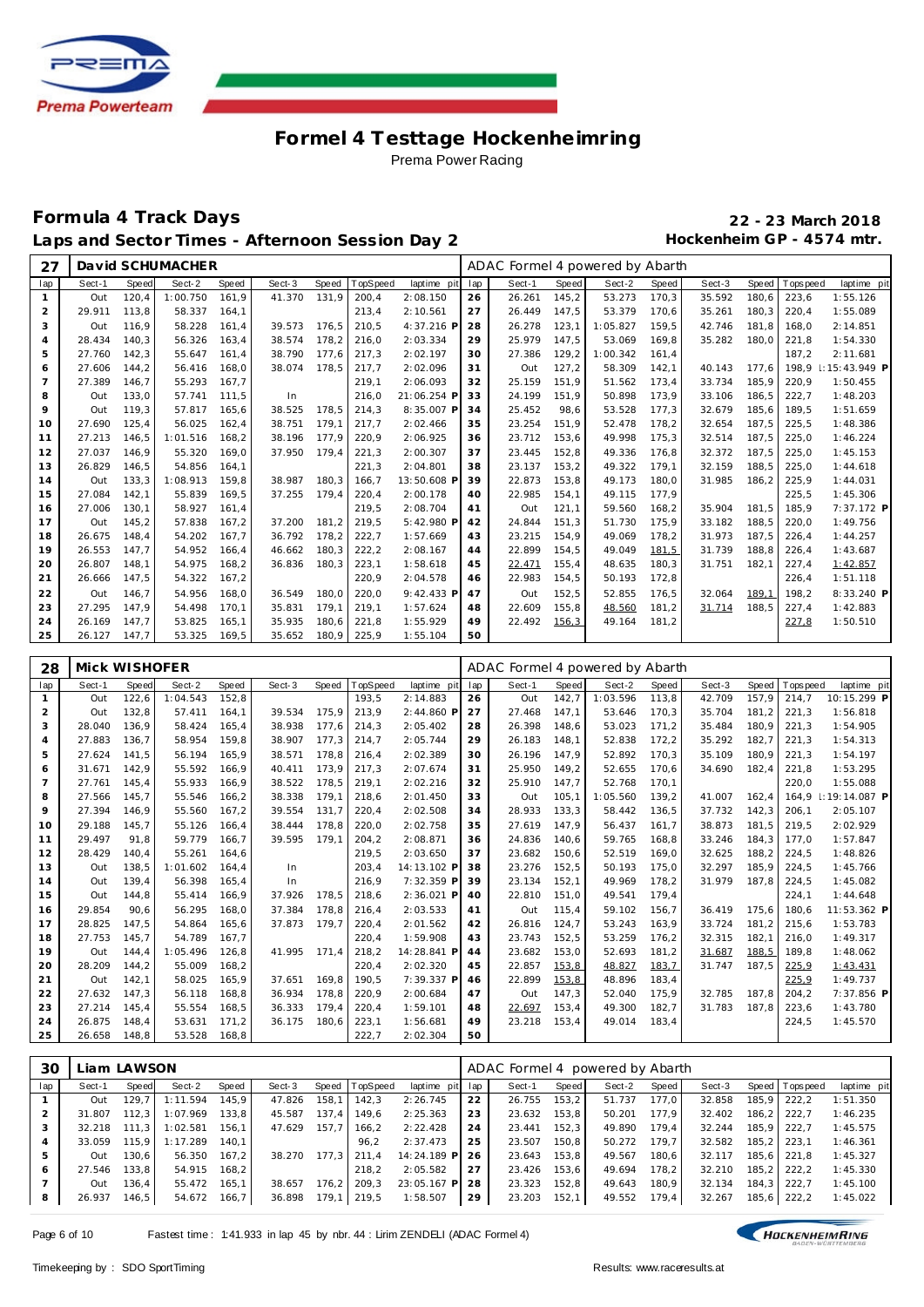

### **Formula 4 Track Days 22 - 23 March 2018**

| Laps and Sector Times - Afternoon Session Day 2 | Hockenheim GP - 4574 mtr. |
|-------------------------------------------------|---------------------------|
|-------------------------------------------------|---------------------------|

| 9               | 26.683       | 147.3 | 53.996   | 169.0 | 35.985 | 177.0 219.1 |       | 1:56.664    | 30 | 23.246 | 153.2 | 49.740 | 179.7 |        |       | 221.3 | 1:46.184     |
|-----------------|--------------|-------|----------|-------|--------|-------------|-------|-------------|----|--------|-------|--------|-------|--------|-------|-------|--------------|
| $10^{-}$        | 26.549       | 146.3 | 53.730   | 169.5 | 36.260 | 177.6       | 220.0 | 1:56.539    | 31 | Out    | 127.4 | 59.937 | 167.4 | 35.076 | 181.2 | 189.8 | 18:35.119 P  |
|                 | 11 52:22.502 | 137.9 | 54.325   | 170.9 | 35.272 | 181.2       | 213.4 | 53:52.099   | 32 | 25.607 | 142.3 | 54.588 | 163.9 | 33.620 | 183.1 | 216.4 | 1:53.815     |
| 12 <sup>1</sup> | 25.442       | 147.1 | 52.995   | 170.1 | 34.632 | 181.2       | 219.1 | 1:53.069    | 33 | 23.147 | 150.2 | 52.037 | 172.2 | 34.241 | 185.2 | 222.7 | 1:49.425     |
| 13              | 25.375       | 148.8 | 52.340   | 173.1 | 34.233 | 180.3       | 220.0 | 1:51.948    | 34 | 23.130 | 146.3 | 49.301 | 183.4 | 31.762 | 188,2 | 222.7 | 1:44.193     |
| 14              | 25.106       | 149.4 | 52.317   | 172.8 | 34.341 | 180.3       | 220.4 | 1:51.764    | 35 | 22.609 | 153.4 | 48.996 | 183,7 | 31.592 | 187.5 | 223.6 | 1:43.197     |
| 15              | 24.980       | 145.4 | 54.215   | 135.3 | 38.075 | 179.4       | 219.5 | 1:57.270    | 36 | 22.676 | 154,1 | 48.789 | 183.4 | 31.513 | 188,2 | 224.5 | 1:42.978     |
| 16              | 25.672       | 147.1 | 52.457   | 171.7 | 34.969 | 179.4       | 219.1 | 1:53.098    | 37 | 22.584 | 149.2 | 49.006 | 183.4 | 31.625 | 187.8 | 222.7 | 1:43.215     |
| 17              | 25.649       | 147.5 | 57.341   | 164.1 |        |             | 219.1 | 1:58.684    | 38 | 22.553 | 153.0 | 48.887 | 182.7 | 31.956 | 187.8 | 224.1 | 1:43.396     |
| 18              | Out          | 99.4  | 1:06.251 | 169.0 | 39.098 | 178.2       | 150.8 | 17:25.518 P | 39 | 22.586 | 151.5 | 51.163 | 175.9 |        |       | 224.1 | 1:51.746     |
| 19              | 25.184       | 152.1 | 52.125   | 175.6 | 33.437 | 185.2       | 217.3 | 1:50.746    | 40 | Out    | 147.3 | 50.168 | 179.4 | 33.909 | 188.2 | 217.3 | $7:47.604$ P |
| 20              | 24.492       | 153.4 | 50.702   | 178.2 | 33.354 | 183.4       | 220.4 | 1:48.548    | 41 | 22.537 | 154,1 | 49.378 | 177.0 | 31.999 | 188,2 | 225,5 | 1:43.914     |
| 21              | 24.087       | 149.8 | 53.528   | 179.1 | 34.100 | 134.3       | 197.8 | 1:51.715    | 42 | 24.040 | 150,8 | 49.045 | 182,4 |        |       | 221.8 | 1:49.498     |

| 33             | Jack DOOHAN |              |          |       |        |       |          |             |     | ADAC Formel 4 powered by Abarth |       |        |       |        |       |                 |             |
|----------------|-------------|--------------|----------|-------|--------|-------|----------|-------------|-----|---------------------------------|-------|--------|-------|--------|-------|-----------------|-------------|
| lap            | Sect-1      | <b>Speed</b> | Sect-2   | Speed | Sect-3 | Speed | TopSpeed | laptime pit | lap | Sect-1                          | Speed | Sect-2 | Speed | Sect-3 |       | Speed Tops peed | laptime pit |
| 1              | Out         | 113,7        | 1:03.643 | 146,1 | 43.243 | 161,7 | 191,2    | 2:17.374    | 34  | 25.694                          | 145,9 | 52.989 | 170,6 | 34.468 | 180,3 | 219,5           | 1:53.151    |
| 2              | 29.917      | 130,0        | 1:00.009 | 153,6 | 41.352 | 173,1 | 189,8    | 2:11.278    | 35  | 25.573                          | 149,2 | 53.150 | 170,9 | 34.261 | 179,7 | 219,1           | 1:52.984    |
| 3              | 29.357      | 134.0        | 57.206   | 161.9 | 40.213 | 173.9 | 212,6    | 2:06.776    | 36  | 25.363                          | 147,3 | 52.870 | 170,3 | 34.328 | 179.7 | 219.5           | 1:52.561    |
| 4              | 28.182      | 138,5        | 56.949   | 164,1 | 40.318 | 175,6 | 215,1    | 2:05.449    | 37  | 25.648                          | 146,9 | 52.885 | 168,8 | 34.483 | 178.8 | 219,1           | 1:53.016    |
| 5              | 28.124      | 140,6        | 56.085   | 166,9 | 42.121 | 176,2 | 216,0    | 2:06.330    | 38  | 25.668                          | 147,7 | 53.038 | 170,1 | 34.406 | 179,1 | 218,6           | 1:53.112    |
| 6              | 28.020      | 137,2        | 56.003   | 166,2 | 40.126 | 176,5 | 215,6    | 2:04.149    | 39  | 25.610                          | 147,3 | 53.426 | 152,3 |        |       | 219,1           | 1:58.654    |
| $\overline{7}$ | 27.926      | 140.6        | 55.626   | 164,9 | 39.720 | 177,3 | 216,4    | 2:03.272    | 40  | Out                             | 124,6 | 59.501 | 157,0 | 36.971 | 171.2 | 183,1           | 15:08.924 P |
| 8              | 27.518      | 140.4        | 55.615   | 165,1 | 39.361 | 177,0 | 216,0    | 2:02.494    | 41  | 26.607                          | 150,0 | 53.499 | 169,8 | 34.457 | 183,4 | 210,1           | 1:54.563    |
| 9              | 27.486      | 141.7        | 55.663   | 167,7 | 39.144 | 178,2 | 216,4    | 2:02.293    | 42  | 24.431                          | 152,3 | 51.872 | 173,6 | 33.452 | 185,6 | 220,0           | 1:49.755    |
| 10             | 27.375      | 141.0        | 56.891   | 167,7 | 39.291 | 176,5 | 217,3    | 2:03.557    | 43  | 24.226                          | 151,7 | 50.943 | 175,0 | 32.938 | 187,2 | 222,2           | 1:48.107    |
| 11             | 28.149      | 143,6        | 55.402   | 166,9 | 38.974 | 175,6 | 217,3    | 2:02.525    | 44  | 23.939                          | 151,5 | 50.683 | 177,3 | 32.644 | 187,2 | 222,2           | 1:47.266    |
| 12             | 27.579      | 142,5        | 56.174   | 166,2 |        |       | 216,4    | 2:08.404    | 45  | 24.252                          | 154,1 | 50.682 | 172,0 | 32.648 | 186,9 | 224,1           | 1:47.582    |
| 13             | Out         | 125,7        | 1:03.443 | 145,4 | In     |       | 184.9    | 11:35.378 P | 46  | 23.671                          | 153,6 | 50.240 | 179,7 | 32.370 | 188,8 | 223,1           | 1:46.281    |
| 14             | Out         | 127,1        | 1:01.282 | 152,5 | 41.237 | 175,3 | 175,6    | 8:13.463 P  | 47  | 23.437                          | 153,6 | 50.741 | 179,1 | 32.389 | 187,2 | 224,1           | 1:46.567    |
| 15             | 27.622      | 137,8        | 55.816   | 167,2 | 38.578 | 179,1 | 213,9    | 2:02.016    | 48  | 23.208                          | 152,8 | 50.027 | 180,9 | 32.160 | 188,2 | 224,1           | 1:45.395    |
| 16             | 26.890      | 143.4        | 54.588   | 168,2 | 37.991 | 177,0 | 220,4    | 1:59.469    | 49  | 23.229                          | 152,8 | 49.712 | 180,6 | 32.215 | 187.5 | 225,0           | 1:45.156    |
| 17             | 33:28.192   | 127,1        | 1:01.166 | 143,0 |        |       | 184,6    | 35:18.557   | 50  | 23.087                          | 152,5 | 49.544 | 180,0 | 32.381 | 185,6 | 225,5           | 1:45.012    |
| 18             | Out         | 134,3        | 57.102   | 166,7 | 38.384 | 177,3 | 198,2    | 6:35.726 P  | 51  | 23.406                          | 140,6 | 49.984 | 179,1 |        |       | 223,6           | 1:48.957    |
| 19             | 26.620      | 139.2        | 54.549   | 169,3 | 37.171 | 180,3 | 219,1    | 1:58.340    | 52  | Out                             | 118,7 | 54.973 | 174,2 | 33.606 | 184.0 | 186,9           | 7:33.970 P  |
| 20             | 26.235      | 141.0        | 53.761   | 168.5 | 36.683 | 178.2 | 219,5    | 1:56.679    | 53  | 23.526                          | 152,1 | 50.212 | 179,4 | 32.469 | 185,6 | 222,7           | 1:46.207    |
| 21             | 26.553      | 143,2        | 54.104   | 169,3 | 36.754 | 177,3 | 220,4    | 1:57.411    | 54  | 23.139                          | 153,8 | 49.884 | 175,9 | 32.276 | 186,9 | 228,3           | 1:45.299    |
| 22             | 26.606      | 143,8        | 54.003   | 168,0 |        |       | 218,6    | 2:01.714    | 55  | 22.869                          | 154,1 | 49.318 | 180,9 | 32.046 | 187,8 | 224,1           | 1:44.233    |
| 23             | Out         | 133,5        | 56.001   | 170,3 | 35.444 | 181,2 | 214,3    | 11:38.915 F | 56  | 22.912                          | 151,7 | 49.252 | 180,9 | 31.814 | 187,5 | 224,1           | 1:43.978    |
| 24             | 26.045      | 147.7        | 53.530   | 169.0 | 35.486 | 181,2 | 218,6    | 1:55.061    | 57  | 22.928                          | 152,8 | 49.538 | 180,0 | 31.951 | 185,9 | 222,7           | 1:44.417    |
| 25             | 26.010      | 147.7        | 53.316   | 163,9 | 35.290 | 179,7 | 220,9    | 1:54.616    | 58  | 23.115                          | 153,0 | 49.335 | 181,2 | 31.770 | 187.5 | 223,1           | 1:44.220    |
| 26             | 26.218      | 147,5        | 53.202   | 169,3 | 35.421 | 180,0 | 221,8    | 1:54.841    | 59  | 22.874                          | 152,5 | 49.318 | 181,5 | 31.997 | 187,2 | 223,6           | 1:44.189    |
| 27             | 26.219      | 146,1        | 53.526   | 169,5 | 35.645 | 179,4 | 220,9    | 1:55.390    | 60  | 23.004                          | 153,6 | 52.234 | 180,0 |        |       | 220,9           | 1:49.464    |
| 28             | 26.255      | 147.3        | 53.261   | 168,0 | 35.353 | 179,4 | 220,9    | 1:54.869    | 61  | Out                             | 135,7 | 57.149 | 157,4 | 35.997 | 177.9 | 188,5           | 6:00.779 P  |
| 29             | 26.152      | 146,3        | 53.304   | 169,3 | 35.182 | 179,4 | 221,3    | 1:54.638    | 62  | 24.873                          | 150,0 | 51.108 | 177,6 | 33.203 | 184,9 | 218,6           | 1:49.184    |
| 30             | 26.118      | 146.9        | 53.414   | 168,5 | 35.214 | 178,2 | 220,9    | 1:54.746    | 63  | 23.464                          | 152,8 | 50.061 | 178,5 | 33.422 | 189.1 | 216.0           | 1:46.947    |
| 31             | 26.088      | 145,9        | 53.846   | 162,9 |        |       | 220,0    | 2:01.602    | 64  | 22.768                          | 153,6 | 48.873 | 183,4 | 31.642 | 190,1 | 225,5           | 1:43.283    |
| 32             | Out         | 142,7        | 53.777   | 171,2 | 34.807 | 181,5 | 218,6    | 7:17.443 P  | 65  | 22.441                          | 154,3 | 51.484 | 155,6 | 37.245 | 189,1 | 226,9           | 1:51.170    |
| 33             | 25.717      | 148.6        | 52.898   | 170.6 | 34.663 | 180,9 | 219,5    | 1:53.278    | 66  | 22.719                          | 152,5 | 51.227 | 174,2 |        |       | 226,9           | 1:52.499    |

| 44             | Lirim ZENDELI |       |          |       |        |       |          |                           |     | ADAC Formel 4 powered by Abarth |       |          |       |        |       |          |                 |  |
|----------------|---------------|-------|----------|-------|--------|-------|----------|---------------------------|-----|---------------------------------|-------|----------|-------|--------|-------|----------|-----------------|--|
| lap            | Sect-1        | Speed | Sect-2   | Speed | Sect-3 | Speed | TopSpeed | laptime pit               | lap | Sect-1                          | Speed | Sect-2   | Speed | Sect-3 | Speed | Topspeed | laptime pit     |  |
|                | Out           | 118,2 | 1:07.207 | 149.2 |        |       | 139,7    | 2:24.668                  | 26  | 26.057                          | 149.0 | 53.109   | 172,5 | 36.451 | 183.1 | 221,8    | 1:55.617        |  |
| 2              | Out           | 89.2  | 1:06.261 | 163.4 | 40.868 | 177.0 | 156.3    | $2:50.436$ P              | 27  | 26.127                          | 148.8 | 56.966   | 164.9 | 36.167 | 182.1 | 159.8    | 1:59.260        |  |
| 3              | 28,000        | 141.9 | 55.803   | 166,9 | 40.733 | 177,0 | 216,4    | 2:04.536                  | 28  | 25.718                          | 147.3 | 54.843   | 107.7 | 48.177 | 182,4 | 221.3    | 2:08.738        |  |
| $\overline{4}$ | 27.883        | 142,5 | 55.893   | 166,4 | 39.226 | 178,5 | 217,3    | 2:03.002                  | 29  | 25.742                          | 148,8 | 52.590   | 173,1 | 35.023 | 181,8 | 222,7    | 1:53.355        |  |
| 5              | 27.601        | 145.4 | 55.798   | 168,0 | 39.200 | 178.8 | 218.2    | 2:02.599                  | 30  | 30.369                          | 128,6 | 1:00.473 | 149.8 | 38.475 | 184.3 | 219.1    | 2:09.317        |  |
| 6              | 27.571        | 144.6 | 55.134   | 168.0 | 38.944 | 178.2 | 218.2    | 2:01.649                  | 31  | 25.812                          | 149.8 | 52.700   | 173.1 | 34.985 | 181.2 | 222,7    | 1:53.497        |  |
|                | 27.316        | 141.2 | 55.137   | 161,2 | 38.648 | 179,1 | 219,1    | 2:01.101                  | 32  | 25.767                          | 150.8 | 54.114   | 120,8 |        |       | 221,3    | 2:06.948        |  |
| 8              | 27.453        | 144.8 | 54.666   | 169.0 | 38.352 | 178.5 | 220.0    | 2:00.471                  | 33  | Out                             | 117.8 | 1:06.293 | 116.1 | 41.512 | 163.6 | 165.6    | $1:14:50.491$ P |  |
| 9              | 27.254        | 145.7 | 54.876   | 169.8 | 38.058 | 179.4 | 221.3    | 2:00.188                  | 34  | 27.469                          | 149.2 | 54.686   | 167.7 | 34.509 | 186.9 | 193.2    | 1:56.664        |  |
| 10             | 27.220        | 144.4 | 1:09.737 | 75.8  | 54.575 | 178.5 | 220.0    | 2:31.532                  | 35  | 24.587                          | 148.8 | 50.550   | 179.4 | 32.913 | 186.5 | 223.6    | 1:48.050        |  |
| 11             | 27.652        | 146.7 | 56.612   | 170.1 | 38.960 | 179.4 | 220.9    | 2:03.224                  | 36  | 23.562                          | 146.9 | 50.037   | 180.0 | 32.447 | 188.8 | 224.5    | 1:46.046        |  |
| 12             | 27.083        | 145.9 | 55.694   | 169.5 |        |       | 220.4    | 2:06.532                  | 37  | 23.260                          | 153.6 | 49.640   | 179.7 | 32.142 | 188,8 | 225.0    | 1:45.042        |  |
| 13             | Out           | 135,5 | 59.808   | 165.4 | In     |       | 177.3    | 12:43.301<br>$\mathsf{P}$ | 38  | 23.254                          | 154.1 | 49.373   | 181.8 | 32.098 | 187.5 | 225.0    | 1:44.725        |  |
| 14             | Out           | 134,0 | 56.151   | 166,4 | In     |       | 219,5    | $2:39.318$ P              | 39  | 23.180                          | 154,9 | 48.927   | 183,1 | 31.911 | 188,2 | 225,9    | 1:44.018        |  |

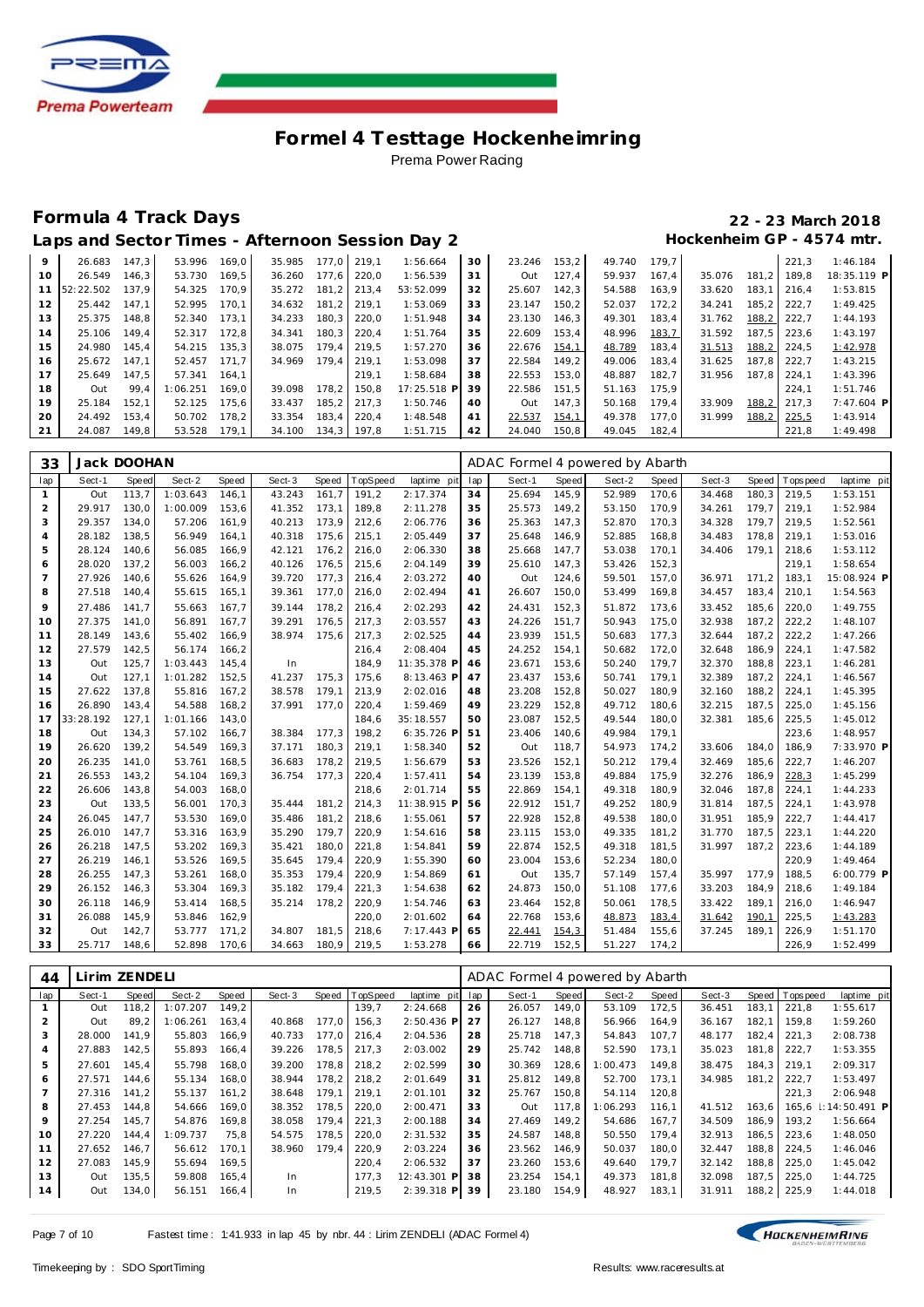

### **Formula 4 Track Days 22 - 23 March 2018**

| Laps and Sector Times - Afternoon Session Day 2 |  |  | Hockenheim GP - 4574 mtr. |
|-------------------------------------------------|--|--|---------------------------|
|                                                 |  |  |                           |

| 15 | Out    | 134.0 | 57.136       | 168.0 | 38.628   |       | 179.4 219.1   | $6:48.264$ P   | 40  | 22.971       | 154.7 | 48.752   | 182.7 | 31.977 | 189.  | 225.9 | 1:43.700    |
|----|--------|-------|--------------|-------|----------|-------|---------------|----------------|-----|--------------|-------|----------|-------|--------|-------|-------|-------------|
| 16 | 27.445 | 146.1 | 54.283       | 168.5 | 38.034   |       | 180.0 221.3   | 1:59.762       | 41  | 28.929       | 70.5  | 54.498   | 181.2 |        |       | 204.5 | 1:57.459    |
| 17 | 26.980 | 145.6 | 54.259       | 169.8 | 37.639   | 179.7 | 221.3         | 1:58.878       | 42  | Out          | 105.7 | 58.498   | 172.2 | 33.509 | 179.7 | 162.7 | 10:43.079 P |
| 18 | 27.173 | 146.3 | 54.629       | 169.0 | 37.896   | 180.6 | 222.2         | 1:59.698       | 43  | 23.718       | 155.2 | 1:02.504 | 172.0 | 31.971 | 190.8 | 211.4 | 1:58.193    |
| 19 | 27.098 | 147.3 | 1:05.461     | 157.0 |          |       | 222.2         | 2:16.041       | 44  | 22.570       | 153.8 | 48.695   | 183.7 | 31.307 | 190.8 | 227.8 | 1:42.572    |
| 20 | Out    | 130.3 | 1:15.582     | 83.9  | 1:06.030 | 175.9 | 162.9         | 13:43.150 P    | -45 | 22.321       | 155.8 | 48.280   | 185.2 | 31.332 | 188.5 | 227.4 | 1:41.933    |
| 21 | 27.553 | 146.3 | 54.379       | 170.3 |          |       | 222.2         | 2:03.403       | 46  | 22.484       | 155.4 | 48.339   | 184.6 | 31.207 | 190.8 | 227.8 | 1:42.030    |
| 22 | Out    | 124.7 | 58.039       | 171.7 | 36.666   | 178.8 | 173.4         | 14:32.992 P 47 |     | 23.262 156,7 |       | 48.723   | 184.6 |        |       | 229.3 | 1:45.854    |
| 23 | 33.547 | 144.6 | 53.701 171.7 |       |          |       | 222.7         | 2:07.045       | 48  | Out          | 148.8 | 52.168   | 182.4 | 31.518 | 191.2 | 191.8 | 7:59.187 P  |
| 24 | Out    | 135.5 | 56.264       | 171.2 | 36.516   |       | 178.5   184.6 | 8:23.650 P     | 49  | 22.325       | 155.4 | 48.188   | 185,6 | 31.787 | 190.7 | 226.9 | 1:42.300    |
| 25 | 26.254 | 149.0 | 53.463       | 172.5 | 36.820   |       | 181,5 222,2   | 1:56.537       | 50  | 22.324       | 155.6 | 48.296   | 184,9 |        |       | 226.4 | 1:43.843    |

| 64             | Oliver CALDWELL |       |          |       |        |       |          |             |     | ADAC Formel 4 powered by Abarth |       |          |       |        |       |            |             |
|----------------|-----------------|-------|----------|-------|--------|-------|----------|-------------|-----|---------------------------------|-------|----------|-------|--------|-------|------------|-------------|
| lap            | Sect-1          | Speed | Sect-2   | Speed | Sect-3 | Speed | TopSpeed | laptime pit | lap | Sect-1                          | Speed | Sect-2   | Speed | Sect-3 | Speed | T ops peed | laptime pit |
| $\mathbf{1}$   | Out             | 108,0 | 1:05.857 | 148,4 | 44.793 | 165,6 | 164,4    | 2:21.097    | 34  | 33.919                          | 125,1 | 58.709   | 156,5 |        |       | 218,2      | 2:15.196    |
| $\overline{2}$ | 30.431          | 126,2 | 59.982   | 163,4 | 42.868 | 171,7 | 193,2    | 2:13.281    | 35  | Out                             | 145,9 | 53.513   | 169,8 | 35.460 | 181,2 | 219,1      | 6:37.596 P  |
| 3              | 28.699          | 136,2 | 57.507   | 164,1 | 40.632 | 176,2 | 213,9    | 2:06.838    | 36  | 25.729                          | 147,7 | 52.633   | 170,9 | 34.628 | 182,1 | 220,9      | 1:52.990    |
| $\overline{4}$ | 28.107          | 137,4 | 56.935   | 165,6 | 40.439 | 176,5 | 215,6    | 2:05.481    | 37  | 25.513                          | 147,1 | 59.920   | 171,4 | 34.539 | 180,9 | 219,5      | 1:59.972    |
| 5              | 28.258          | 136,7 | 56.710   | 166,7 | 39.740 | 176,8 | 215,6    | 2:04.708    | 38  | 25.552                          | 147,5 | 53.012   | 168,5 | 34.468 | 181,5 | 220,0      | 1:53.032    |
| 6              | 28.095          | 137,9 | 56.219   | 164.1 | 39.781 | 177,0 | 216,4    | 2:04.095    | 39  | 25.513                          | 147,7 | 52.556   | 169,0 | 34.650 | 180.6 | 220,0      | 1:52.719    |
| $\overline{7}$ | 27.652          | 142,3 | 55.575   | 167,7 | 39.413 | 177,0 | 217,3    | 2:02.640    | 40  | 25.524                          | 147,9 | 52.578   | 170,1 | 34.620 | 180.0 | 220,0      | 1:52.722    |
| 8              | 27.516          | 142,7 | 55.712   | 167,7 | 39.099 | 175,9 | 217,7    | 2:02.327    | 41  | 30.457                          | 56,4  | 1:00.256 | 151,9 |        |       | 170,9      | 2:17.900    |
| 9              | 27.913          | 141,0 | 55.601   | 167,7 | 43.668 | 176,2 | 218,2    | 2:07.182    | 42  | Out                             | 147,3 | 53.185   | 169,3 | 34.942 | 180.6 | 217,7      | 9:14.228 P  |
| 10             | 27.508          | 141,5 | 55.915   | 167,7 | 39.090 | 177,0 | 218,6    | 2:02.513    | 43  | 25.217                          | 147,9 | 52.553   | 170,1 | 34.104 | 181,2 | 219,1      | 1:51.874    |
| 11             | 27.409          | 141,0 | 55.163   | 167,7 | 39.066 | 177,9 | 219,5    | 2:01.638    | 44  | 24.853                          | 148,4 | 52.449   | 166,7 | 34.274 | 181,5 | 219,5      | 1:51.576    |
| 12             | 27.161          | 145,2 | 55.033   | 167,2 | 38.864 | 178,8 | 219,5    | 2:01.058    | 45  | 24.802                          | 146,1 | 52.082   | 169,0 | 34.280 | 180,6 | 219,1      | 1:51.164    |
| 13             | 28.480          | 138,8 | 55.664   | 166,7 |        |       | 220,4    | 2:05.380    | 46  | 24.885                          | 147,7 | 58.353   | 169,0 | 34.081 | 181,5 | 218,2      | 1:57.319    |
| 14             | Out             | 131,9 | 57.797   | 166,2 | 39.277 | 176,8 | 202,6    | 16:42.071 P | 47  | 32.385                          | 145,2 | 55.879   | 112,3 |        |       | 208,9      | 2:10.737    |
| 15             | 27.238          | 144,2 | 54.816   | 168,5 | 38.337 | 178,2 | 218,6    | 2:00.391    | 48  | Out                             | 109,9 | 1:03.519 | 162,2 | 36.956 | 177,9 | 167,7      | 19:21.668 P |
| 16             | 26.873          | 145,2 | 54.607   | 168.5 | 38.233 | 178,5 | 219,1    | 1:59.713    | 49  | 25.425                          | 151,5 | 52.009   | 170,6 | 33.959 | 184,0 | 218.6      | 1:51.393    |
| 17             | 27.317          | 144,2 | 54.976   | 168,8 |        |       | 221,8    | 2:02.214    | 50  | 24.179                          | 151,3 | 50.774   | 175,0 | 33.000 | 185,6 | 220,9      | 1:47.953    |
| 18             | Out             | 135,2 | 56.807   | 167,4 | 38.695 | 177,6 | 196,7    | 11:03.148 P | 51  | 23.721                          | 152,3 | 50.126   | 173,6 | 32.739 | 184,0 | 222,2      | 1:46.586    |
| 19             | 28.155          | 142,1 | 56.431   | 168,2 | 37.994 | 178,2 | 218,6    | 2:02.580    | 52  | 24.090                          | 153,2 | 50.013   | 177,3 | 32.878 | 185,2 | 222,2      | 1:46.981    |
| 20             | 26.888          | 145,7 | 54.633   | 168,5 | 37.580 | 177,9 | 218,6    | 1:59.101    | 53  | 23.635                          | 152,1 | 50.384   | 175,6 | 32.629 | 187,8 | 221,8      | 1:46.648    |
| 21             | 26.858          | 145,7 | 54.363   | 168,8 |        |       | 219,1    | 2:00.872    | 54  | 23.976                          | 154,3 | 50.191   | 173,9 | 32.899 | 185,2 | 225,5      | 1:47.066    |
| 22             | Out             | 139,4 | 55.146   | 168,8 | 37.789 | 179.1 | 217,3    | 7:02.279 P  | 55  | 23.458                          | 153,8 | 51.436   | 167,7 |        |       | 223.1      | 1:53.712    |
| 23             | 26.799          | 147,1 | 54.127   | 168,5 | 37.414 | 178,2 | 220,4    | 1:58.340    | 56  | Out                             | 119,1 | 59.711   | 155,4 | 37.433 | 154,5 | 189.8      | 14:15.350 P |
| 24             | 26.520          | 142,1 | 54.753   | 168,8 | 37.190 | 177,6 | 218,2    | 1:58.463    | 57  | 25.993                          | 150,8 | 52.295   | 175,3 | 33.574 | 182,7 | 204,9      | 1:51.862    |
| 25             | 26.689          | 147.1 | 53.970   | 167.4 | 37.005 | 177,9 | 220,4    | 1:57.664    | 58  | 23.508                          | 153,4 | 50.774   | 176,2 | 32.406 | 186,9 | 223,6      | 1:46.688    |
| 26             | 26.460          | 146,9 | 53.818   | 168,8 |        |       | 219,5    | 1:58.498    | 59  | 22.993                          | 153,4 | 49.915   | 181,8 | 32.019 | 187,5 | 226,9      | 1:44.927    |
| 27             | Out             | 135,2 | 57.033   | 116,1 | 39.623 | 180,9 | 213,9    | 21:18.448 P | 60  | 22.719                          | 152,3 | 49.200   | 182,4 | 31.546 | 188,8 | 223,1      | 1:43.465    |
| 28             | 26.403          | 145.4 | 53.532   | 168,0 | 35.676 | 180.9 | 219,1    | 1:55.611    | 61  | 22.508                          | 152,5 | 48.950   | 183,4 | 31.717 | 188,2 | 223.1      | 1:43.175    |
| 29             | 25.958          | 146,7 | 53.051   | 170,9 | 35.247 | 180,6 | 220,4    | 1:54.256    | 62  | 22.631                          | 153,2 | 49.164   | 182,1 | 31.483 | 188,2 | 223,1      | 1:43.278    |
| 30             | 25.908          | 146,7 | 53.529   | 168,2 | 34.977 | 180,9 | 220,0    | 1:54.414    | 63  | 22.441                          | 151,7 | 48.950   | 183,1 | 31.526 | 187,8 | 223,1      | 1:42.917    |
| 31             | 25.904          | 147.5 | 52.748   | 170,1 | 34.934 | 180,0 | 219,5    | 1:53.586    | 64  | 22.615                          | 152,3 | 49.112   | 182,4 | 33.044 | 187,8 | 224,1      | 1:44.771    |
| 32             | 25.927          | 147.5 | 52.787   | 170,1 | 34.953 | 178,5 | 220,0    | 1:53.667    | 65  | 22.533                          | 153,4 | 49.465   | 179,1 |        |       | 223,1      | 1:50.452    |
| 33             | 25.944          | 147,3 | 52.911   | 169,5 | 34.945 | 178,2 | 221,3    | 1:53.800    | 66  |                                 |       |          |       |        |       |            |             |

| 74             | Enzo FITTI PALDI |       |          |        |        |       |             |             | ADAC Formel 4 powered by Abarth |        |       |          |        |        |       |           |             |  |
|----------------|------------------|-------|----------|--------|--------|-------|-------------|-------------|---------------------------------|--------|-------|----------|--------|--------|-------|-----------|-------------|--|
| lap            | Sect-1           | Speed | Sect-2   | Speed  | Sect-3 | Speed | TopSpeed    | laptime pit | lap                             | Sect-1 | Speed | Sect-2   | Speed  | Sect-3 | Speed | Tops peed | laptime pit |  |
|                | Out              | 117.9 | 1:03.391 | 147.3  | 44.096 | 161,4 | 178,5       | 2:17.417    | 36                              | 25.066 | 145,4 | 52.807   | 170,9  | 34.576 | 181,8 | 220,9     | 1:52.449    |  |
| $\overline{2}$ | 29.160           | 130.3 | 59.802   | 154.9  | 41.668 | 175,6 | 180.9       | 2:10.630    | 37                              | 25.251 | 146.7 | 52.681   | 170,3  | 34.532 | 180,6 | 220,4     | 1:52.464    |  |
| 3              | 27.897           | 132,4 | 56.753   | 166,9  | 39.223 |       | 177,6 216,0 | 2:03.873    | 38                              | 25.161 | 147,1 | 52.604   | 171, 2 | 34.636 | 179,7 | 220,4     | 1:52.401    |  |
| 4              | 27.593           | 140,4 | 56.238   | 162, 2 | 39.250 |       | 177,6 216,4 | 2:03.081    | 39                              | 25.015 | 146,3 | 52.527   | 171,2  | 34.528 | 180,9 | 220,0     | 1:52.070    |  |
| 5              | 27.629           | 138.5 | 56.167   | 163.9  | 39.041 |       | 177,0 218,2 | 2:02.837    | 40                              | 30.126 | 116.8 | 1:00.557 | 165,9  | 35.970 | 181.5 | 186.2     | 2:06.653    |  |
| 6              | 27.378           | 139,2 | 59.594   | 99,0   | 40.289 | 177.0 | 217.7       | 2:07.261    | 41                              | 25.131 | 147.5 | 52.667   | 171,4  | 34.477 | 181,2 | 220,4     | 1:52.275    |  |
| $\overline{7}$ | 27.482           | 144.6 | 56.091   | 164.4  | 39.595 | 177.3 | 218.6       | 2:03.168    | 42                              | 25.027 | 147.1 | 52.517   | 171,4  | 34.658 | 181,2 | 221.3     | 1:52.202    |  |
| 8              | 27.353           | 139,5 | 55.498   | 166,7  | 38.731 | 177,6 | 217,7       | 2:01.582    | 43                              | 25.253 | 147,3 | 52.936   | 170,1  | 34.841 | 180,9 | 220,4     | 1:53.030    |  |
| 9              | 27.266           | 139.4 | 55.716   | 167,7  | 39.021 | 173.1 | 217.7       | 2:02.003    | 44                              | 25.902 | 148.1 | 52.703   | 170,9  |        |       | 220,4     | 1:54.789    |  |
| 10             | 27.117           | 141.9 | 55.062   | 168,2  | 38.644 | 177.6 | 218,6       | 2:00.823    | 45                              | Out    | 132,7 | 1:01.758 | 154,9  | 39.425 | 170,1 | 172.8     | 22:01.596 P |  |
| 11             | 26.942           | 141,9 | 55.593   | 167,4  |        |       | 218,2       | 2:02.628    | 46                              | 27.262 | 141,9 | 55.056   | 166,2  | 35.358 | 168,5 | 198.2     | 1:57.676    |  |
| 12             | Out              | 124,3 | 57.136   | 166,9  | 39.004 | 176,2 | 194.9       | 17:47.410 P | 47                              | 26.387 | 140,6 | 56.411   | 163,6  | 34.474 | 183,7 | 193.2     | 1:57.272    |  |
| 13             | 27.425           | 134.8 | 55.340   | 167,7  | 38.477 | 177,6 | 216,0       | 2:01.242    | 48                              | 24.428 | 151,9 | 51.469   | 171, 2 | 33.219 | 185,2 | 221,8     | 1:49.116    |  |
| 14             | 26.927           | 144.0 | 54.627   | 167.4  | 37.968 | 177.9 | 219.1       | 1:59.522    | 49                              | 23.668 | 152.1 | 50.977   | 175,6  | 32.570 | 186.9 | 221.8     | 1:47.215    |  |
| 15             | 26.835           | 142,5 | 55.112   | 160,0  | 52.389 | 175,3 | 219,1       | 2:14.336    | 50                              | 23.383 | 151,3 | 50.752   | 175,3  | 32.693 | 185,2 | 222,2     | 1:46.828    |  |
| 16             | 28.207           | 138,5 | 55.521   | 169,3  |        |       | 213,9       | 2:05.141    | 51                              | 23.406 | 153,4 | 50.447   | 178,5  | 32.521 | 185,9 | 222,7     | 1:46.374    |  |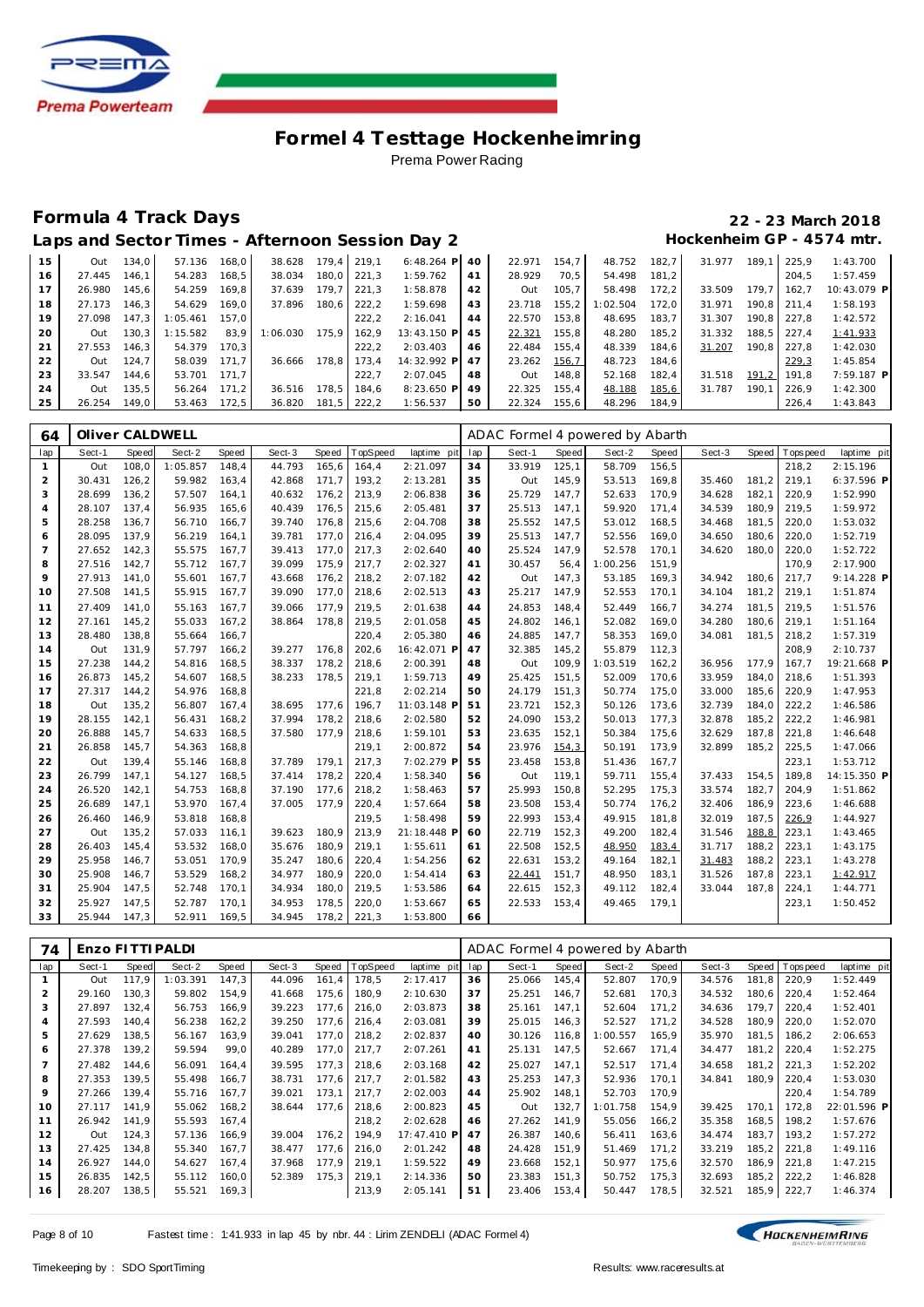

### **Formula 4 Track Days 22 - 23 March 2018**

Laps and Sector Times - Afternoon Session Day 2 **Hockenheim GP** - 4574 mtr.

| 17 | Out    | 132,0 | 57.351 | 120,0 | 38.469 | 179.7 | 196,7 | $6:44.132$ P | 52 | 23.242 | 153,2 | 50.249   | 179,4 | 32.494 | 184,6 | 223,1 | 1:45.985    |
|----|--------|-------|--------|-------|--------|-------|-------|--------------|----|--------|-------|----------|-------|--------|-------|-------|-------------|
| 18 | 26.649 | 141.7 | 54.354 | 169,5 | 37.119 | 178.5 | 220,0 | 1:58.122     | 53 | 23.121 | 149,6 | 50.256   | 178,2 | 32.252 | 186.9 | 222,7 | 1:45.629    |
| 19 | 26.460 | 145,7 | 54.014 | 169,8 | 36.802 | 179,1 | 219,5 | 1:57.276     | 54 | 23.300 | 153,2 | 50.371   | 178,8 |        |       | 225,0 | 1:46.799    |
| 20 | 26.562 | 143,8 | 55.035 | 170.1 | 42.674 | 177.9 | 219.5 | 2:04.271     | 55 | Out    | 123,4 | :00.684  | 153,8 | 38.385 | 168,5 | 185.2 | 14:07.703 P |
| 21 | 26.759 | 145,7 | 53.828 | 168,5 | 36.911 | 176,8 | 219,5 | 1:57.498     | 56 | 28.703 | 134,3 | 56.667   | 165,1 | 37.017 | 164,6 | 188,2 | 2:02.387    |
| 22 | 26.884 | 139.9 | 54.454 | 168,8 |        |       | 219,1 | 2:05.201     | 57 | 25.614 | 147,5 | 54.788   | 120,8 | 36.645 | 500,0 | 190,8 | 1:57.047    |
| 23 | Out    | 129,5 | 56.122 | 169,0 | 37.510 | 179.7 | 210,5 | $9:26.415$ P | 58 | 24.630 | 140,8 | 52.066   | 173,6 | 32.666 | 185,9 | 222,2 | 1:49.362    |
| 24 | 26.415 | 145.9 | 53.650 | 170,6 | 35.929 | 179,4 | 220,4 | 1:55.994     | 59 | 23.176 | 151,9 | 49.912   | 179,4 | 32.302 | 185,2 | 222,2 | 1:45.390    |
| 25 | 26.719 | 137.9 | 58.215 | 149,4 |        |       | 188,8 | 2:03.516     | 60 | 22.905 | 152,3 | 49.609   | 179,7 | 31.963 | 186,9 | 222,2 | 1:44.477    |
| 26 | Out    | 108,9 | 56.459 | 162,9 | 36.295 | 180,9 | 206,9 | 7:49.532 P   | 61 | 22.738 | 152,3 | 49.395   | 181,8 | 31.640 | 187.8 | 222,7 | 1:43.773    |
| 27 | 26.272 | 145.9 | 53.711 | 169,5 | 35.615 | 181,2 | 219,1 | 1:55.598     | 62 | 22.707 | 152,3 | 49.345   | 181,2 |        |       | 222,7 | 1:46.193    |
| 28 | 26.008 | 146,7 | 53.188 | 170,6 | 35.424 | 180,6 | 220,4 | 1:54.620     | 63 | Out    | 113,0 | 1:07.202 | 156,3 | 40.213 | 164,6 | 184,6 | 7:32.900 P  |
| 29 | 27.935 | 115,1 | 56.808 | 162,2 | 37.782 | 180,0 | 219,5 | 2:02.525     | 64 | 28.602 | 142,9 | 57.100   | 164,6 | 36.452 | 171,7 | 193,9 | 2:02.154    |
| 30 | 25.886 | 144.8 | 53.392 | 170.9 | 35.418 | 178.2 | 219.1 | 1:54.696     | 65 | 25.338 | 147.9 | 53.647   | 171.4 | 36.335 | 186.5 | 201.1 | 1:55.320    |
| 31 | 25.894 | 144,4 | 52.769 | 170,9 | 36.599 | 178,5 | 220,4 | 1:55.262     | 66 | 23.064 | 153,2 | 50.096   | 180,0 | 32.064 | 188,5 | 224,1 | 1:45.224    |
| 32 | 26.006 | 146.7 | 52.635 | 170,3 | 35.493 | 178,2 | 220,9 | 1:54.134     | 67 | 22.627 | 153,6 | 49.008   | 181,5 | 31.576 | 187,8 | 224,5 | 1:43.211    |
| 33 | 25.952 | 141,9 | 53.440 | 166,7 |        |       | 220,4 | 1:55.157     | 68 | 22.484 | 153,6 | 48.657   | 183,1 | 31.315 | 189,8 | 226,9 | 1:42.456    |
| 34 | Out    | 141,5 | 56.926 | 121,2 | 38.450 | 180.0 | 216,9 | 10:49.958 P  | 69 | 22.299 | 154,5 | 48.968   | 179.7 |        |       | 228,3 | 1:47.832    |
| 35 | 25.660 | 128,6 | 55.631 | 172,0 | 34.713 | 181,8 | 217,3 | 1:56.004     | 70 |        |       |          |       |        |       |       |             |

| 80             | Andreas ESTNER |       |          |       |        |       |          |             | ADAC Formel 4 powered by Abarth |        |       |          |       |        |       |            |             |
|----------------|----------------|-------|----------|-------|--------|-------|----------|-------------|---------------------------------|--------|-------|----------|-------|--------|-------|------------|-------------|
| lap            | Sect-1         | Speed | Sect-2   | Speed | Sect-3 | Speed | TopSpeed | laptime pit | lap                             | Sect-1 | Speed | Sect-2   | Speed | Sect-3 | Speed | T ops peed | laptime pit |
| 1              | Out            | 116.4 | 1:02.430 | 156.1 | 42.002 | 171.4 | 177.0    | 2:12.781    | 33                              | 26.252 | 145.7 | 56.327   | 158,8 | 36.265 | 179.1 | 220.9      | 1:58.844    |
| 2              | 29.099         | 134,7 | 59.452   | 160,0 | 40.725 | 174,2 | 184,0    | 2:09.276    | 34                              | 25.914 | 145,7 | 53.010   | 169,0 | 36.045 | 179,4 | 220,4      | 1:54.969    |
| 3              | 28.350         | 135,7 | 57.109   | 161,0 | 39.734 | 175,3 | 213,0    | 2:05.193    | 35                              | 26.005 | 145,7 | 53.188   | 169,8 | 35.605 | 177,9 | 220,9      | 1:54.798    |
| $\overline{4}$ | 28.386         | 135,7 | 56.612   | 165,4 | 39.794 | 175,3 | 213,9    | 2:04.792    | 36                              | 26.319 | 132,8 | 1:00.636 | 150.6 |        |       | 216,4      | 2:10.891    |
| 5              | 27.975         | 141,2 | 56.395   | 161,9 | 39.418 | 176,8 | 215,6    | 2:03.788    | 37                              | Out    | 117,9 | 1:01.907 | 156,3 | 39.039 | 177,3 | 170,1      | 59:39.783 P |
| 6              | 27.556         | 141,4 | 56.263   | 165.9 | 38.961 | 177,0 | 217,3    | 2:02.780    | 38                              | 27.023 | 140,8 | 55.265   | 165,9 | 35.711 | 180,0 | 212,2      | 1:57.999    |
| 7              | 27.788         | 142,9 | 55.844   | 166,7 | 38.994 | 176,8 | 217,3    | 2:02.626    | 39                              | 25.325 | 152,1 | 53.003   | 170,1 | 34.310 | 185,2 | 217,3      | 1:52.638    |
| 8              | 28.258         | 142,5 | 56.086   | 166.9 | 39.255 | 176.5 | 217,7    | 2:03.599    | 40                              | 24.932 | 153,0 | 51.267   | 173,1 | 33.167 | 186,5 | 223.1      | 1:49.366    |
| 9              | 27.556         | 140,1 | 55.700   | 167,4 | 38.815 | 177,0 | 216,9    | 2:02.071    | 41                              | 24.306 | 151,3 | 50.721   | 175,9 | 33.040 | 185,9 | 223,6      | 1:48.067    |
| 10             | 27.449         | 144,4 | 55.543   | 168,2 | 38.938 | 176,8 | 217,7    | 2:01.930    | 42                              | 24.140 | 152,8 | 50.720   | 175,6 | 32.412 | 186,9 | 225,9      | 1:47.272    |
| 11             | 27.774         | 144.6 | 55.681   | 167,2 | 39.313 | 173,4 | 219,5    | 2:02.768    | 43                              | 23.536 | 153,2 | 50.218   | 176,5 | 32.247 | 187,5 | 223,6      | 1:46.001    |
| 12             | 27.517         | 142,5 | 55.700   | 163,4 |        |       | 219,1    | 2:02.747    | 44                              | 23.768 | 153,6 | 50.116   | 177,3 | 32.129 | 186,9 | 222,7      | 1:46.013    |
| 13             | Out            | 132,8 | 1:00.349 | 156,5 | In     |       | 201.9    | 5:49.908 P  | 45                              | 23.149 | 153,0 | 49.771   | 177,9 | 31.983 | 187,2 | 223,1      | 1:44.903    |
| 14             | Out            | 136,5 | 57.613   | 166,2 | 39.110 | 176.8 | 191,5    | 7:49.396 P  | 46                              | 23.129 | 153,0 | 49.344   | 179,1 | 31.954 | 187,8 | 223,1      | 1:44.427    |
| 15             | 27.356         | 142,3 | 55.413   | 166,9 | 38.609 | 177.3 | 218,2    | 2:01.378    | 47                              | 23.445 | 141,9 | 50.170   | 178,8 | 31.981 | 185,6 | 222,7      | 1:45.596    |
| 16             | 27.351         | 144,6 | 56.017   | 167,7 | 37.973 | 178,5 | 218,6    | 2:01.341    | 48                              | 23.288 | 152,5 | 50.185   | 180,0 | 31.931 | 187,2 | 222,2      | 1:45.404    |
| 17             | 27.529         | 142,5 | 54.947   | 168,5 | 37.770 | 177,6 | 219,1    | 2:00.246    | 49                              | 22.940 | 153,4 | 49.617   | 179,7 | 31.764 | 187,8 | 222,7      | 1:44.321    |
| 18             | 27.524         | 141,0 | 54.952   | 169,5 |        |       | 220,4    | 2:06.525    | 50                              | 22.975 | 153,4 | 49.176   | 180,9 | 31.624 | 187,8 | 222,7      | 1:43.775    |
| 19             | Out            | 135,8 | 57.808   | 163,4 | 57.550 | 143,0 | 191,5    | 10:22.633 F | 51                              | 23.023 | 153,0 | 49.219   | 180,0 |        |       | 223,1      | 1:46.223    |
| 20             | 30.194         | 138.5 | 55.190   | 168.0 | 37.949 | 176.8 | 217,3    | 2:03.333    | 52                              | Out    | 128,1 | 1:02.729 | 146,5 | 37.351 | 177.9 | 164.9      | 11:58.492 P |
| 21             | 27.357         | 145,6 | 56.550   | 167,4 | 37.353 | 178,5 | 218,6    | 2:01.260    | 53                              | 25.402 | 149,6 | 51.189   | 169,5 | 34.123 | 182,7 | 218,2      | 1:50.714    |
| 22             | 27.238         | 141,4 | 54.876   | 169.0 |        |       | 219,1    | 2:04.973    | 54                              | 24.209 | 153,4 | 50.541   | 175,6 | 32.367 | 188,2 | 221,3      | 1:47.117    |
| 23             | Out            | 122,4 | 55.846   | 168,2 | 37.217 | 179,4 | 217,3    | 5:37.947 P  | 55                              | 23.084 | 152,5 | 49.758   | 177,3 | 32.077 | 188,2 | 223,6      | 1:44.919    |
| 24             | 26.795         | 146,7 | 53.914   | 169,5 | 36.605 | 178,5 | 219,1    | 1:57.314    | 56                              | 22.956 | 152,3 | 49.105   | 182,1 | 31.614 | 186,9 | 223,1      | 1:43.675    |
| 25             | 26.719         | 146.1 | 54.076   | 168,5 | 36.290 | 178.5 | 219,5    | 1:57.085    | 57                              | 22.884 | 153,2 | 49.215   | 178,8 | 31.926 | 188,2 | 223,1      | 1:44.025    |
| 26             | 26.701         | 146,1 | 53.712   | 169,3 | 36.276 | 178,8 | 220,0    | 1:56.689    | 58                              | 22.716 | 153,0 | 48.884   | 182,7 | 31.894 | 187,2 | 223,6      | 1:43.494    |
| 27             | 26.445         | 147,3 | 56.787   | 169,5 | 36.199 | 182,1 | 220,4    | 1:59.431    | 59                              | 22.718 | 152,5 | 48.972   | 182,1 | 31.401 | 187,8 | 222,2      | 1:43.091    |
| 28             | 26.962         | 146,1 | 53.818   | 165,1 |        |       | 220,0    | 1:58.653    | 60                              | 22.616 | 153,0 | 48.726   | 181,8 | 31.464 | 187,2 | 222,7      | 1:42.806    |
| 29             | Out            | 143,2 | 53.983   | 169,3 | 36.575 | 179.7 | 218,6    | 6:40.875 P  | 61                              | 22.507 | 153,0 | 48.846   | 181,2 |        |       | 222,7      | 1:44.858    |
| 30             | 26.622         | 146,1 | 53.486   | 168,5 | 36.287 | 178,8 | 220,0    | 1:56.395    | 62                              | Out    | 138,3 | 50.660   | 177,9 | 33.827 | 187,2 | 216,0      | 8:12.922 P  |
| 31             | 26.303         | 146,1 | 53.424   | 168,0 | 35.812 | 179.7 | 219,5    | 1:55.539    | 63                              | 22.890 | 147,1 | 48.976   | 181,8 | 31.591 | 187.8 | 221,3      | 1:43.457    |
| 32             | 26.404         | 145,4 | 54.621   | 168.0 | 36.048 | 179.1 | 220,0    | 1:57.073    | 64                              | 22.624 | 153,8 | 48.631   | 182,4 |        |       | 223,1      | 1:49.901    |

| 81      | Sebastian ESTNER |       |          |       |        |       |                  |             |     | ADAC Formel 4 powered by Abarth |       |          |       |        |       |                  |             |  |  |
|---------|------------------|-------|----------|-------|--------|-------|------------------|-------------|-----|---------------------------------|-------|----------|-------|--------|-------|------------------|-------------|--|--|
| lap     | Sect-1           | Speed | Sect-2   | Speed | Sect-3 |       | Speed   TopSpeed | laptime pit | lap | Sect-1                          | Speed | Sect-2   | Speed | Sect-3 |       | Speed   Topspeed | laptime pit |  |  |
|         | Out              | 117.0 | 1:03.762 | 149.6 | 44.031 | 153.4 | 208.9            | 2:19.548    | 30  | 25.956                          | 141.4 | 57.717   | 154.5 |        |       | 220.4            | 2:09.103    |  |  |
|         | 30.013           | 133.0 | 58.702   | 157.9 | 42.041 | 172.8 | 212.2            | 2:10.756    | 31  | Out                             | 113.4 | 1:04.665 | 146.7 | 39.755 | 160.0 | 157.2            | 59:31.661 P |  |  |
| 3       | 29.338           | 134.3 | 57.300   | 161.2 | 40.444 | 172.8 | 213.0            | 2:07.082    | 32  | 27.650                          | 137.4 | 53.714   | 168.2 | 35.766 | 179.7 | 215.6            | 1:57.130    |  |  |
|         | 29.630           | 134.0 | 1:03.105 | 160.7 | 40.356 | 174.8 | 214.3            | 2:13.091    | 33  | 25.697                          | 137.8 | 54.046   | 169.3 | 35.169 | 179.7 | 216.9            | 1:54.912    |  |  |
| 5       | 28.764           | 137.6 | 56.898   | 159.1 | 40.336 | 172.2 | 216.4            | 2:05.998    | 34  | 24.924                          | 147.1 | 52.411   | 169.5 | 34.418 | 180.6 | 218.2            | 1:51.753    |  |  |
| 6       | 28.872           | 137.9 | 56.678   | 162.4 | 39.904 | 175.0 | 216.4            | 2:05.454    | 35  | 24.505                          | 147.7 | 51.771   | 172.2 | 33.615 | 182.7 | 218.6            | 1:49.891    |  |  |
|         | 28.327           | 140.3 | 56.512   | 165.4 | 39.948 | 172.8 | 216.9            | 2:04.787    | 36  | 23.765                          | 149.6 | 54.840   | 172.5 | 34.051 | 182.4 | 219.1            | 1:52.656    |  |  |
| 8       | 28.334           | 135.3 | 57.654   | 154.3 | 40.981 | 169.8 | 216.9            | 2:06.969    | 37  | 23.899                          | 150.8 | 50.891   | 174.5 | 33.348 | 181.8 | 220.9            | 1:48.138    |  |  |
| $\circ$ | 28.375           | 140.8 | 56.341   | 163.6 | 39.592 | 175,9 | 217.7            | 2:04.308    | 38  | 24.023                          | 147.9 | 51.812   | 175,9 | 33.707 | 182.7 | 220.0            | 1:49.542    |  |  |